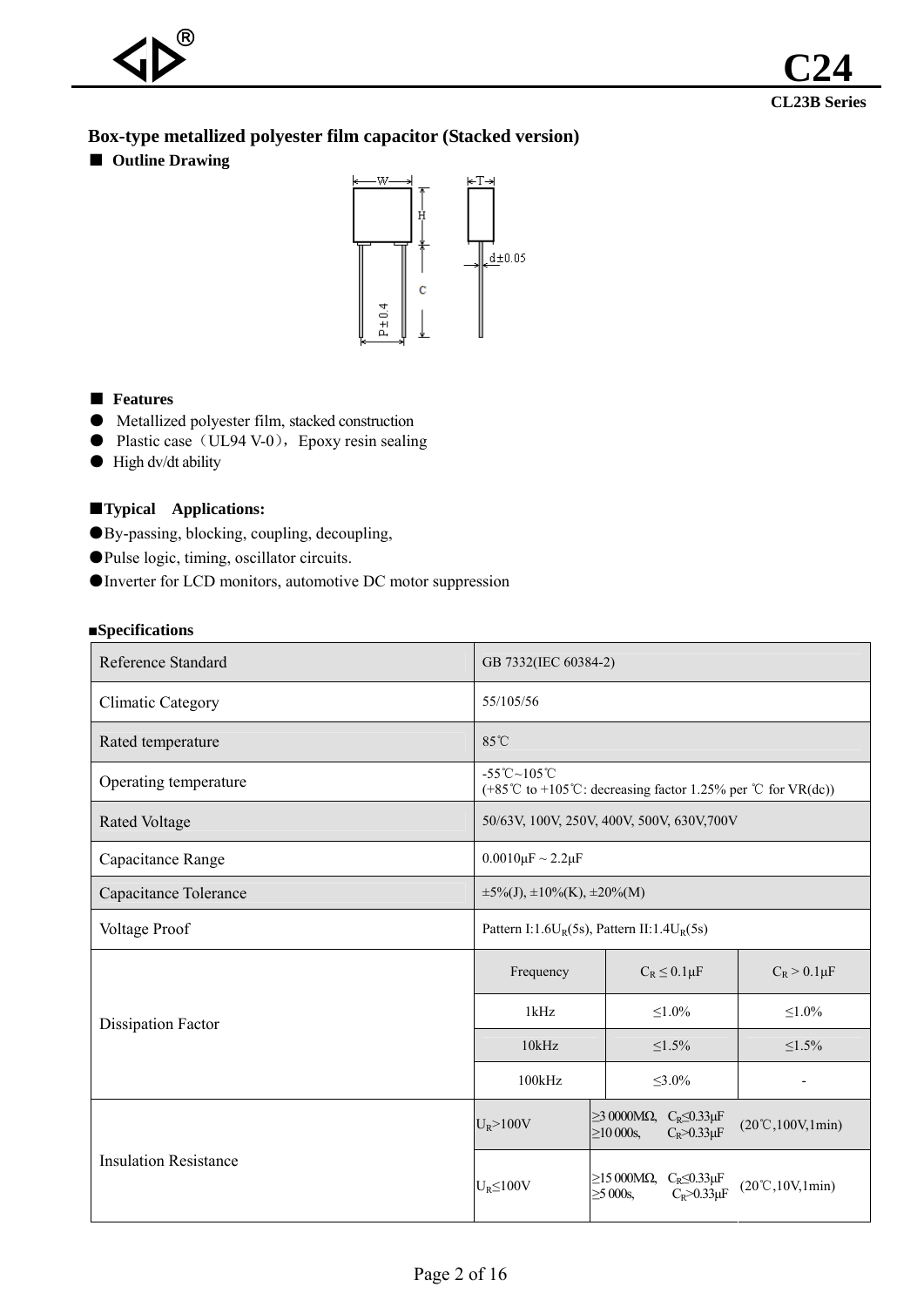## **Part number system**

| The 18 digits part number is formed as follow: |                |  |  |                                           |  |  |  |  |                                            |  |  |  |  |  |  |
|------------------------------------------------|----------------|--|--|-------------------------------------------|--|--|--|--|--------------------------------------------|--|--|--|--|--|--|
| C <sub>24</sub> Pattern I (High performance)   |                |  |  |                                           |  |  |  |  |                                            |  |  |  |  |  |  |
|                                                |                |  |  |                                           |  |  |  |  | 2 3 4 5 6 7 8 9 10 11 12 13 14 15 16 17 18 |  |  |  |  |  |  |
|                                                | 4              |  |  |                                           |  |  |  |  | $\theta$                                   |  |  |  |  |  |  |
|                                                |                |  |  | C <sub>24</sub> Pattern II (Reduced size) |  |  |  |  |                                            |  |  |  |  |  |  |
|                                                |                |  |  |                                           |  |  |  |  | 2 3 4 5 6 7 8 9 10 11 12 13 14 15 16 17 18 |  |  |  |  |  |  |
|                                                | $\overline{4}$ |  |  |                                           |  |  |  |  |                                            |  |  |  |  |  |  |

| Digit 1 to $3$ | Series code of film capacitor |  |
|----------------|-------------------------------|--|
|                |                               |  |

C24=CL23B

Digit 4 to 5 DC rated voltage

1H=50V 1J=63V 2A=100V 2E=250V

2G=400V 2H=500V 2J=630V 1V=700V

Digit 6 to 8 Rated capacitance value

For example :  $103=10\times10^{3}pF=0.01$ uF

Digit 9 Capacitance tolerance

J=±5%,K=±10%, M=±20%

- Digit 10 Lead pitch  $2=5.0$
- Digit 11 Internal use

S=pattern II

Digit 12 to 15 Lead form and packaging code

Digit 16 to 18 Internal use

|                | Table 1<br>lead dimensions and packaging code              |                               |                                                                             |          |             |              |                                                                                   |  |  |  |  |  |  |
|----------------|------------------------------------------------------------|-------------------------------|-----------------------------------------------------------------------------|----------|-------------|--------------|-----------------------------------------------------------------------------------|--|--|--|--|--|--|
|                | Digit 12                                                   |                               | Digit 13                                                                    |          | Digit 14    | Digit 15     |                                                                                   |  |  |  |  |  |  |
| code           | explanation                                                | code                          | explanation                                                                 | code     | explanation | code         | explanation                                                                       |  |  |  |  |  |  |
| A              | ammo-pack                                                  | 2                             | $F=5.0$ mm                                                                  | $\theta$ | straight    | 1            | each cap. among two consecutive holes<br>$P3=12.7$ mm, H=18.5mm (For pitch=5.0mm) |  |  |  |  |  |  |
| $\overline{C}$ | straight lead<br>" $C$ " $\infty$ "<br>the<br>figure above | code<br>00 <sup>°</sup><br>45 | explanation<br>standard lead length<br>$(18mm - 22mm)$<br>lead length 4.5mm |          |             | $\mathbf{0}$ | Length tolerance $\pm$ 0.5mm<br>Or standard length                                |  |  |  |  |  |  |
|                |                                                            |                               |                                                                             |          |             |              |                                                                                   |  |  |  |  |  |  |

**Table 1 lead dimensions and packaging code**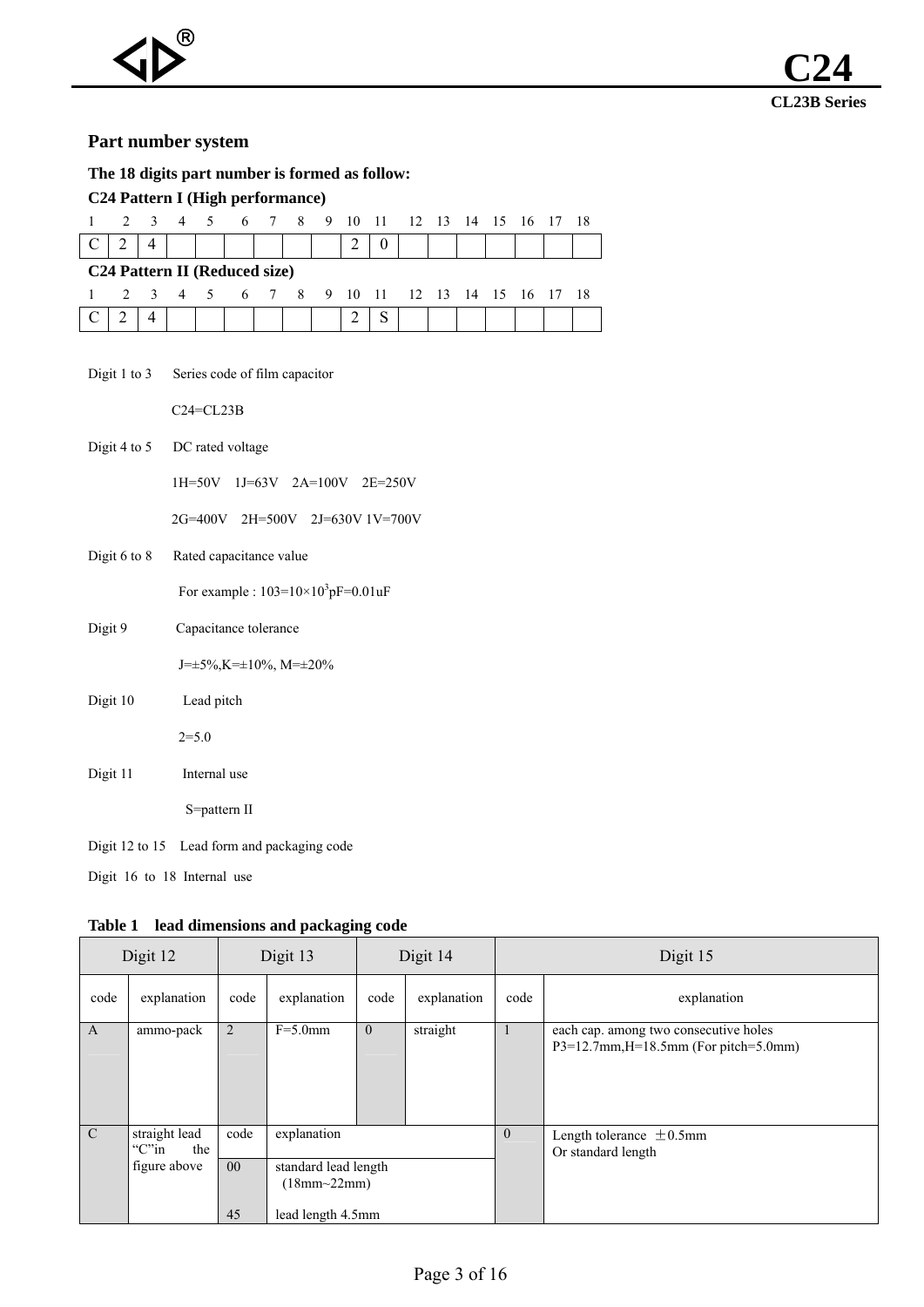

#### ■ **Dimensions(mm)**

| Capacitor Thickness: T     |           |
|----------------------------|-----------|
| Dimension Tolerance (W, H, | $\pm 0.4$ |

Pattern II (Reduced size)

|                       | 50Vdc $(30\text{Vac})/63\text{Vdc}$ $(40\text{Vac})$ # |      |     |              |     |                     |  |                            |     |      | <b>100 Vdc</b> (63Vac) |              |     |
|-----------------------|--------------------------------------------------------|------|-----|--------------|-----|---------------------|--|----------------------------|-----|------|------------------------|--------------|-----|
| $\mathcal{C}$<br>(µF) | W                                                      | H    | T   | $\mathbf{P}$ | d   | 产品代码                |  | $\mathcal{C}$<br>$(\mu F)$ | W   | H    | T                      | $\mathbf{P}$ | d   |
| 0.15                  | 7.2                                                    | 6.5  | 2.5 | 5.0          | 0.5 | $C241J154-2S***+++$ |  | 0.10                       | 7.2 | 6.5  | 2.5                    | 5.0          | 0.5 |
| 0.18                  | 7.2                                                    | 6.5  | 2.5 | 5.0          | 0.5 | $C241J184-2S***+++$ |  | 0.12                       | 7.2 | 6.5  | 2.5                    | 5.0          | 0.5 |
| 0.22                  | 7.2                                                    | 6.5  | 2.5 | 5.0          | 0.5 | $C241J224-2S***+++$ |  | 0.15                       | 7.2 | 7.5  | 3.5                    | 5.0          | 0.5 |
| 0.27                  | 7.2                                                    | 6.5  | 2.5 | 5.0          | 0.5 | $C241J274-2S***+++$ |  | 0.18                       | 7.2 | 7.5  | 3.5                    | 5.0          | 0.5 |
| 0.33                  | 7.2                                                    | 7.5  | 3.5 | 5.0          | 0.5 | $C241J334-2S***+++$ |  | 0.22                       | 7.2 | 7.5  | 3.5                    | 5.0          | 0.5 |
| 0.39                  | 7.2                                                    | 7.5  | 3.5 | 5.0          | 0.5 | $C2411394-2S***++$  |  | 0.27                       | 7.2 | 9.5  | 4.5                    | 5.0          | 0.6 |
| 0.47                  | 7.2                                                    | 7.5  | 3.5 | 5.0          | 0.5 | $C241J474-2S***+++$ |  | 0.33                       | 7.2 | 9.5  | 4.5                    | 5.0          | 0.6 |
| 0.56                  | 7.2                                                    | 9.5  | 4.5 | 5.0          | 0.6 | $C241J564-2S***+++$ |  | 0.39                       | 7.2 | 9.5  | 4.5                    | 5.0          | 0.6 |
| 0.68                  | 7.2                                                    | 9.5  | 4.5 | 5.0          | 0.6 | $C241J684-2S***+++$ |  | 0.47                       | 7.2 | 10.0 | 5.0                    | 5.0          | 0.6 |
| 0.82                  | 7.2                                                    | 9.5  | 4.5 | 5.0          | 0.6 | $C241J824-2S***+++$ |  | 0.56                       | 7.2 | 10.0 | 5.0                    | 5.0          | 0.6 |
| 1.0                   | 7.2                                                    | 10.0 | 5.0 | 5.0          | 0.6 | $C241J105-2S***+++$ |  | 0.68                       | 7.2 | 11.0 | 6.0                    | 5.0          | 0.6 |
| 1.5                   | 7.2                                                    | 11.0 | 6.0 | 5.0          | 0.6 | $C241J155-2S***+++$ |  | 0.82                       | 7.2 | 11.0 | 6.0                    | 5.0          | 0.6 |
| 2.2                   | 7.2                                                    | 11.0 | 6.0 | 5.0          | 0.6 | $C241J225-2S***+++$ |  | 1.0                        | 7.2 | 11.0 | 6.0                    | 5.0          | 0.6 |

|          | 50Vdc $(30\text{Vac})/63\text{Vdc}$ $(40\text{Vac})$ # |      |     |     |     |                     |  |                |     |      |     | 100 Vdc (63Vac) |     |                     |
|----------|--------------------------------------------------------|------|-----|-----|-----|---------------------|--|----------------|-----|------|-----|-----------------|-----|---------------------|
| C<br>μF) | W                                                      | H    | T   | P   | d   | 产品代码                |  | C<br>$(\mu F)$ | W   | H    | T   | P               | d   | 产品代码                |
| 0.15     | 7.2                                                    | 6.5  | 2.5 | 5.0 | 0.5 | $C241J154-2S***++$  |  | 0.10           | 7.2 | 6.5  | 2.5 | 5.0             | 0.5 | $C242A104-2S***++$  |
| 0.18     | 7.2                                                    | 6.5  | 2.5 | 5.0 | 0.5 | $C241J184-2S***+++$ |  | 0.12           | 7.2 | 6.5  | 2.5 | 5.0             | 0.5 | $C242A124-2S***+++$ |
| 0.22     | 7.2                                                    | 6.5  | 2.5 | 5.0 | 0.5 | $C241J224-2S***+++$ |  | 0.15           | 7.2 | 7.5  | 3.5 | 5.0             | 0.5 | $C242A154-2S***+++$ |
| 0.27     | 7.2                                                    | 6.5  | 2.5 | 5.0 | 0.5 | $C241J274-2S***++$  |  | 0.18           | 7.2 | 7.5  | 3.5 | 5.0             | 0.5 | C242A184-2S****+++  |
| 0.33     | 7.2                                                    | 7.5  | 3.5 | 5.0 | 0.5 | $C241J334-2S***+++$ |  | 0.22           | 7.2 | 7.5  | 3.5 | 5.0             | 0.5 | $C242A224-2S***+++$ |
| 0.39     | 7.2                                                    | 7.5  | 3.5 | 5.0 | 0.5 | $C241J394-2S***++$  |  | 0.27           | 7.2 | 9.5  | 4.5 | 5.0             | 0.6 | $C242A274-2S***+++$ |
| 0.47     | 7.2                                                    | 7.5  | 3.5 | 5.0 | 0.5 | $C241J474-2S***++$  |  | 0.33           | 7.2 | 9.5  | 4.5 | 5.0             | 0.6 | $C242A334-2S***++$  |
| 0.56     | 7.2                                                    | 9.5  | 4.5 | 5.0 | 0.6 | $C241J564-2S***+++$ |  | 0.39           | 7.2 | 9.5  | 4.5 | 5.0             | 0.6 | $C242A394-2S***+++$ |
| 0.68     | 7.2                                                    | 9.5  | 4.5 | 5.0 | 0.6 | $C241J684-2S***++$  |  | 0.47           | 7.2 | 10.0 | 5.0 | 5.0             | 0.6 | $C242A474-2S***+++$ |
| 0.82     | 7.2                                                    | 9.5  | 4.5 | 5.0 | 0.6 | C241J824-2S****+++  |  | 0.56           | 7.2 | 10.0 | 5.0 | 5.0             | 0.6 | $C242A564-2S***+++$ |
| 1.0      | 7.2                                                    | 10.0 | 5.0 | 5.0 | 0.6 | $C241J105-2S***+++$ |  | 0.68           | 7.2 | 11.0 | 6.0 | 5.0             | 0.6 | $C242A684-2S***++$  |
| 1.5      | 7.2                                                    | 11.0 | 6.0 | 5.0 | 0.6 | $C241J155-2S***+++$ |  | 0.82           | 7.2 | 11.0 | 6.0 | 5.0             | 0.6 | $C242A824-2S***+++$ |
| 2.2      | 7.2                                                    | 11.0 | 6.0 | 5.0 | 0.6 | $C241J225-2S***++$  |  | 1.0            | 7.2 | 11.0 | 6.0 | 5.0             | 0.6 | $C242A105-2S***++$  |

| 250 Vdc (140Vac)    |     |     |     |      |     |                            |  |  |  |  |  |  |
|---------------------|-----|-----|-----|------|-----|----------------------------|--|--|--|--|--|--|
| 产品代码                | d   | P   | T   | H    | W   | $\mathcal{C}$<br>$(\mu F)$ |  |  |  |  |  |  |
| $C242E223-2S***+++$ | 0.5 | 5.0 | 2.5 | 6.5  | 7.2 | 0.022                      |  |  |  |  |  |  |
| $C242E273-2S***+++$ | 0.5 | 5.0 | 2.5 | 6.5  | 7.2 | 0.027                      |  |  |  |  |  |  |
| $C242E333-2S***+++$ | 0.5 | 5.0 | 2.5 | 6.5  | 7.2 | 0.033                      |  |  |  |  |  |  |
| $C242E393-2S***+++$ | 0.5 | 5.0 | 3.5 | 7.5  | 7.2 | 0.039                      |  |  |  |  |  |  |
| $C242E473-2S***+++$ | 0.5 | 5.0 | 3.5 | 7.5  | 7.2 | 0.047                      |  |  |  |  |  |  |
| $C242E563-2S***+++$ | 0.5 | 5.0 | 3.5 | 7.5  | 7.2 | 0.056                      |  |  |  |  |  |  |
| $C242E683-2S***+++$ | 0.5 | 5.0 | 3.5 | 7.5  | 7.2 | 0.068                      |  |  |  |  |  |  |
| $C242E823-2S***+++$ | 0.6 | 5.0 | 4.5 | 9.5  | 7.2 | 0.082                      |  |  |  |  |  |  |
| $C242E104-2S***++$  | 0.6 | 5.0 | 4.5 | 9.5  | 7.2 | 0.10                       |  |  |  |  |  |  |
| $C242E124-2S***++$  | 0.6 | 5.0 | 4.5 | 9.5  | 7.2 | 0.12                       |  |  |  |  |  |  |
| $C242E154-2S***+++$ | 0.6 | 5.0 | 5.0 | 10.0 | 7.2 | 0.15                       |  |  |  |  |  |  |
| $C242E184-2S***+++$ | 0.6 | 5.0 | 6.0 | 11.0 | 7.2 | 0.18                       |  |  |  |  |  |  |
| C242E224-2S****+++  | 0.6 | 5.0 | 6.0 | 11.0 | 7.2 | 0.22                       |  |  |  |  |  |  |

|           |     |      | 250 Vdc (140Vac) |     |     |                     | 400 Vdc (160Vac)           |     |      |     |     |     |                     |  |
|-----------|-----|------|------------------|-----|-----|---------------------|----------------------------|-----|------|-----|-----|-----|---------------------|--|
| C<br>(µF) | W   | H    | T                | P   | d   | 产品代码                | $\mathcal{C}$<br>$(\mu F)$ | W   | H    | T   | P   | d   | 产品代码                |  |
| 0.022     | 7.2 | 6.5  | 2.5              | 5.0 | 0.5 | $C242E223-2S***+++$ | 0.0056                     | 7.2 | 6.5  | 2.5 | 5.0 | 0.5 | $C242G562-2S***+++$ |  |
| 0.027     | 7.2 | 6.5  | 2.5              | 5.0 | 0.5 | $C242E273-2S***+++$ | 0.0068                     | 7.2 | 6.5  | 2.5 | 5.0 | 0.5 | $C242G682-2S***+++$ |  |
| 0.033     | 7.2 | 6.5  | 2.5              | 5.0 | 0.5 | $C242E333-2S***+++$ | 0.0082                     | 7.2 | 6.5  | 2.5 | 5.0 | 0.5 | $C242G822-2S***+++$ |  |
| 0.039     | 7.2 | 7.5  | 3.5              | 5.0 | 0.5 | $C242E393-2S***+++$ | 0.010                      | 7.2 | 6.5  | 2.5 | 5.0 | 0.5 | $C242G103-2S***+++$ |  |
| 0.047     | 7.2 | 7.5  | 3.5              | 5.0 | 0.5 | $C242E473-2S***+++$ | 0.012                      | 7.2 | 6.5  | 2.5 | 5.0 | 0.5 | $C242G123-2S***+++$ |  |
| 0.056     | 7.2 | 7.5  | 3.5              | 5.0 | 0.5 | $C242E563-2S***+++$ | 0.015                      | 7.2 | 7.5  | 3.5 | 5.0 | 0.5 | $C242G153-2S***+++$ |  |
| 0.068     | 7.2 | 7.5  | 3.5              | 5.0 | 0.5 | $C242E683-2S***+++$ | 0.018                      | 7.2 | 7.5  | 3.5 | 5.0 | 0.5 | $C242G183-2S***+++$ |  |
| 0.082     | 7.2 | 9.5  | 4.5              | 5.0 | 0.6 | C242E823-2S****+++  | 0.022                      | 7.2 | 7.5  | 3.5 | 5.0 | 0.5 | $C242G223-2S***+++$ |  |
| 0.10      | 7.2 | 9.5  | 4.5              | 5.0 | 0.6 | $C242E104-2S***+++$ | 0.027                      | 7.2 | 7.5  | 3.5 | 5.0 | 0.5 | $C242G273-2S***+++$ |  |
| 0.12      | 7.2 | 9.5  | 4.5              | 5.0 | 0.6 | $C242E124-2S***+++$ | 0.033                      | 7.2 | 9.5  | 4.5 | 5.0 | 0.6 | $C242G333-2S***+++$ |  |
| 0.15      | 7.2 | 10.0 | 5.0              | 5.0 | 0.6 | $C242E154-2S***+++$ | 0.039                      | 7.2 | 9.5  | 4.5 | 5.0 | 0.6 | $C242G393-2S***+++$ |  |
| 0.18      | 7.2 | 11.0 | 6.0              | 5.0 | 0.6 | $C242E184-2S***+++$ | 0.047                      | 7.2 | 9.5  | 4.5 | 5.0 | 0.6 | C242G473-2S****+++  |  |
| 0.22      | 7.2 | 11.0 | 6.0              | 5.0 | 0.6 | $C242E224-2S***+++$ | 0.051                      | 7.2 | 10.0 | 5.0 | 5.0 | 0.6 | $C242G513-2S***+++$ |  |
|           |     |      |                  |     |     |                     | 0.056                      | 7.2 | 11.0 | 6.0 | 5.0 | 0.6 | $C242G563-2S***+++$ |  |
|           |     |      |                  |     |     |                     | 0.068                      | 7.2 | 11.0 | 6.0 | 5.0 | 0.6 | $C242G683-2S***+++$ |  |
|           |     |      |                  |     |     |                     | 0.082                      | 7.2 | 11.0 | 6.0 | 5.0 | 0.6 | $C242G823-2S***+++$ |  |
|           |     |      |                  |     |     |                     | 0.10                       | 7.2 | 11.0 | 6.0 | 5.0 | 0.6 | $C242G104-2S***+++$ |  |

Note: 1. "-"=capacitance tolerance code, M= $\pm 20\%, K=\pm 10\%, J=\pm 5\%$ 

- 2. "\*\*\*\*"=lead form and packing code (refer to table 1).
- 3. "#" when the rated voltage is 50VDC, the digit  $4~5$  is 1H.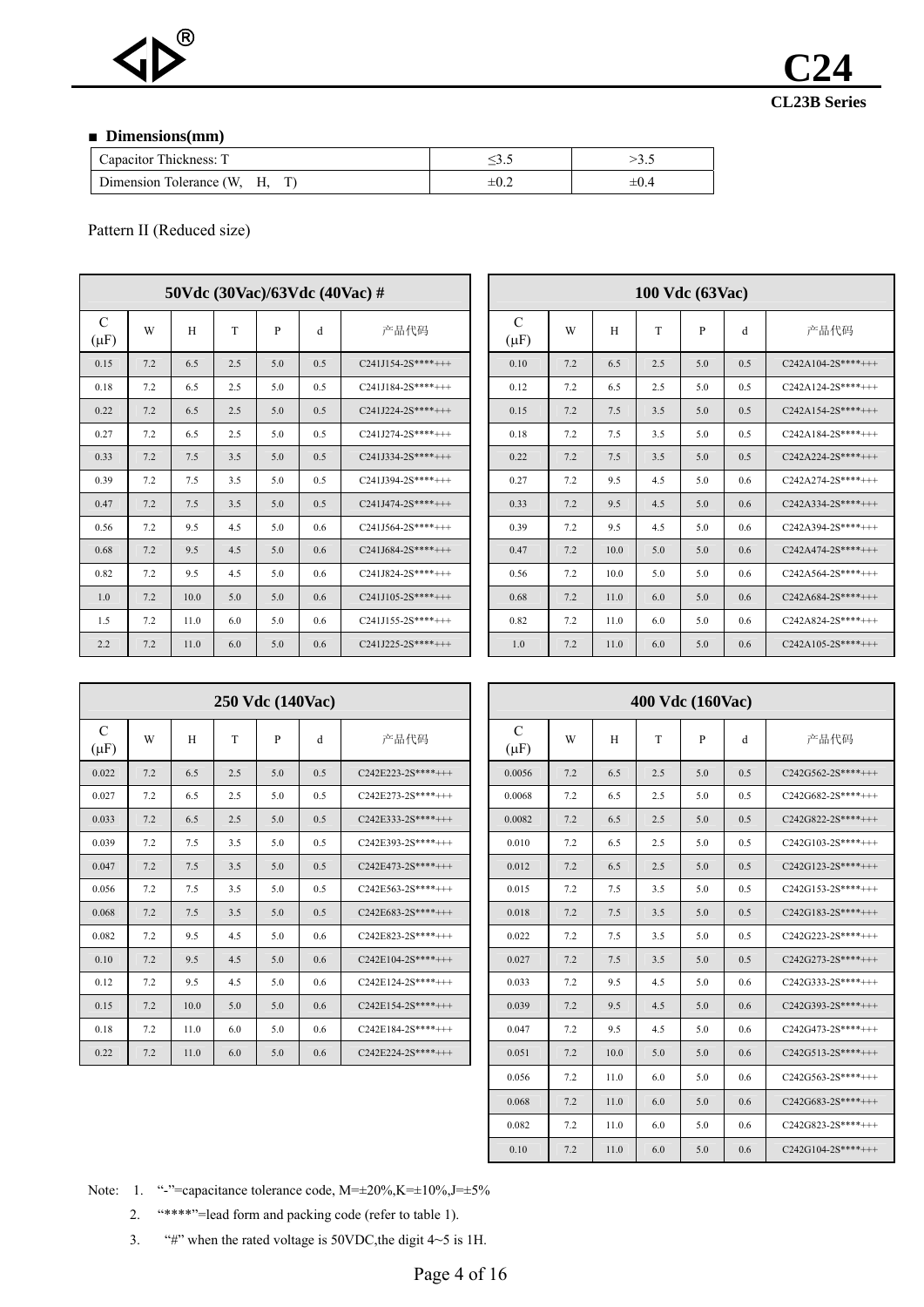

#### Pattern II (Reduced size)

| 500 Vdc/630(220Vac) <sup>#</sup> |     |      |     |              |     |                     |  |  |  |  |  |  |
|----------------------------------|-----|------|-----|--------------|-----|---------------------|--|--|--|--|--|--|
| $\mathcal{C}$<br>$(\mu F)$       | W   | H    | T   | $\mathbf{P}$ | d   | 产品代码                |  |  |  |  |  |  |
| 0.0018                           | 7.2 | 6.5  | 2.5 | 5.0          | 0.5 | $C242J182-2S***++$  |  |  |  |  |  |  |
| 0.0022                           | 7.2 | 6.5  | 2.5 | 5.0          | 0.5 | $C242J222-2S***+++$ |  |  |  |  |  |  |
| 0.0027                           | 7.2 | 6.5  | 2.5 | 5.0          | 0.5 | $C242J272-2S***+++$ |  |  |  |  |  |  |
| 0.0033                           | 7.2 | 6.5  | 2.5 | 5.0          | 0.5 | $C242I332-2S***++$  |  |  |  |  |  |  |
| 0.0039                           | 7.2 | 6.5  | 2.5 | 5.0          | 0.5 | $C242J392-2S***+++$ |  |  |  |  |  |  |
| 0.0047                           | 7.2 | 6.5  | 2.5 | 5.0          | 0.5 | $C242J472-2S***+++$ |  |  |  |  |  |  |
| 0.0056                           | 7.2 | 7.5  | 3.5 | 5.0          | 0.5 | $C242J562-2S***+++$ |  |  |  |  |  |  |
| 0.0068                           | 7.2 | 7.5  | 3.5 | 5.0          | 0.5 | $C242J682-2S***+++$ |  |  |  |  |  |  |
| 0.0082                           | 7.2 | 7.5  | 3.5 | 5.0          | 0.5 | $C242J822-2S***+++$ |  |  |  |  |  |  |
| 0.010                            | 7.2 | 7.5  | 3.5 | 5.0          | 0.5 | $C242J103-2S***+++$ |  |  |  |  |  |  |
| 0.012                            | 7.2 | 9.5  | 4.5 | 5.0          | 0.6 | $C242J123-2S***+++$ |  |  |  |  |  |  |
| 0.015                            | 7.2 | 9.5  | 4.5 | 5.0          | 0.6 | $C242J153-2S***+++$ |  |  |  |  |  |  |
| 0.018                            | 7.2 | 9.5  | 4.5 | 5.0          | 0.6 | $C242J183-2S***+++$ |  |  |  |  |  |  |
| 0.022                            | 7.2 | 10.0 | 5.0 | 5.0          | 0.6 | C242J223-2S****+++  |  |  |  |  |  |  |
| 0.027                            | 7.2 | 11.0 | 6.0 | 5.0          | 0.6 | $C242J273-2S***+++$ |  |  |  |  |  |  |
| 0.033                            | 7.2 | 11.0 | 6.0 | 5.0          | 0.6 | $C242I333-2S***++$  |  |  |  |  |  |  |

|                            | 500 Vdc/630 $(220\text{Vac})^{\text{\#}}$ |      |     |              |     |                     |                            |     |      |     | 700 Vdc (250Vac) |     |                     |
|----------------------------|-------------------------------------------|------|-----|--------------|-----|---------------------|----------------------------|-----|------|-----|------------------|-----|---------------------|
| $\mathcal{C}$<br>$(\mu F)$ | W                                         | H    | T   | $\mathbf{P}$ | d   | 产品代码                | $\mathcal{C}$<br>$(\mu F)$ | W   | H    | T   | P                | d   | 产品代码                |
| 0.0018                     | 7.2                                       | 6.5  | 2.5 | 5.0          | 0.5 | $C242J182-2S***+++$ | 0.0010                     | 7.2 | 6.5  | 2.5 | 5.0              | 0.5 | $C241V102-2S***+++$ |
| 0.0022                     | 7.2                                       | 6.5  | 2.5 | 5.0          | 0.5 | C242J222-2S****+++  | 0.0012                     | 7.2 | 6.5  | 2.5 | 5.0              | 0.5 | $C241V122-2S***+++$ |
| 0.0027                     | 7.2                                       | 6.5  | 2.5 | 5.0          | 0.5 | $C242J272-2S***+++$ | 0.0015                     | 7.2 | 6.5  | 2.5 | 5.0              | 0.5 | $C241V152-2S***+++$ |
| 0.0033                     | 7.2                                       | 6.5  | 2.5 | 5.0          | 0.5 | $C242J332-2S***+++$ | 0.0018                     | 7.2 | 6.5  | 2.5 | 5.0              | 0.5 | C241V182-2S****+++  |
| 0.0039                     | 7.2                                       | 6.5  | 2.5 | 5.0          | 0.5 | $C242J392-2S***+++$ | 0.0022                     | 7.2 | 6.5  | 2.5 | 5.0              | 0.5 | $C241V222-2S***+++$ |
| 0.0047                     | 7.2                                       | 6.5  | 2.5 | 5.0          | 0.5 | $C242J472-2S***+++$ | 0.0027                     | 7.2 | 6.5  | 2.5 | 5.0              | 0.5 | $C241V272-2S***+++$ |
| 0.0056                     | 7.2                                       | 7.5  | 3.5 | 5.0          | 0.5 | $C242J562-2S***+++$ | 0.0033                     | 7.2 | 7.5  | 3.5 | 5.0              | 0.5 | $C241V332-2S***+++$ |
| 0.0068                     | 7.2                                       | 7.5  | 3.5 | 5.0          | 0.5 | $C242J682-2S***+++$ | 0.0039                     | 7.2 | 7.5  | 3.5 | 5.0              | 0.5 | C241V392-2S****+++  |
| 0.0082                     | 7.2                                       | 7.5  | 3.5 | 5.0          | 0.5 | $C242J822-2S***+++$ | 0.0047                     | 7.2 | 7.5  | 3.5 | 5.0              | 0.5 | $C241V472-2S***+++$ |
| 0.010                      | 7.2                                       | 7.5  | 3.5 | 5.0          | 0.5 | $C242J103-2S***+++$ | 0.0056                     | 7.2 | 7.5  | 3.5 | 5.0              | 0.5 | C241V562-2S****+++  |
| 0.012                      | 7.2                                       | 9.5  | 4.5 | 5.0          | 0.6 | $C242J123-2S***+++$ | 0.0068                     | 7.2 | 7.5  | 3.5 | 5.0              | 0.5 | $C241V682-2S***+++$ |
| 0.015                      | 7.2                                       | 9.5  | 4.5 | 5.0          | 0.6 | $C242J153-2S***+++$ | 0.0082                     | 7.2 | 9.5  | 4.5 | 5.0              | 0.6 | C241V822-2S****+++  |
| 0.018                      | 7.2                                       | 9.5  | 4.5 | 5.0          | 0.6 | $C242J183-2S***+++$ | 0.010                      | 7.2 | 9.5  | 4.5 | 5.0              | 0.6 | C241V103-2S****+++  |
| 0.022                      | 7.2                                       | 10.0 | 5.0 | 5.0          | 0.6 | $C242J223-2S***+++$ | 0.012                      | 7.2 | 9.5  | 4.5 | 5.0              | 0.6 | $C241V123-2S***+++$ |
| 0.027                      | 7.2                                       | 11.0 | 6.0 | 5.0          | 0.6 | $C242J273-2S***+++$ | 0.015                      | 7.2 | 10.0 | 5.0 | 5.0              | 0.6 | $C241V153-2S***+++$ |
| 0.033                      | 7.2                                       | 11.0 | 6.0 | 5.0          | 0.6 | C242J333-2S****+++  | 0.018                      | 7.2 | 10.0 | 5.0 | 5.0              | 0.6 | $C241V183-2S***+++$ |
|                            |                                           |      |     |              |     |                     | 0.022                      | 7.2 | 11.0 | 6.0 | 5.0              | 0.6 | $C241V223-2S***+++$ |

Note: 1. "-"=capacitance tolerance code, M= $\pm 20\%, K=\pm 10\%, J=\pm 5\%$ 

2. "\*\*\*\*"=lead dimensions and packing mode code (refer to table 1).

3. "#" when the rated voltage is 500VDC,the digit 4~5 is 2H.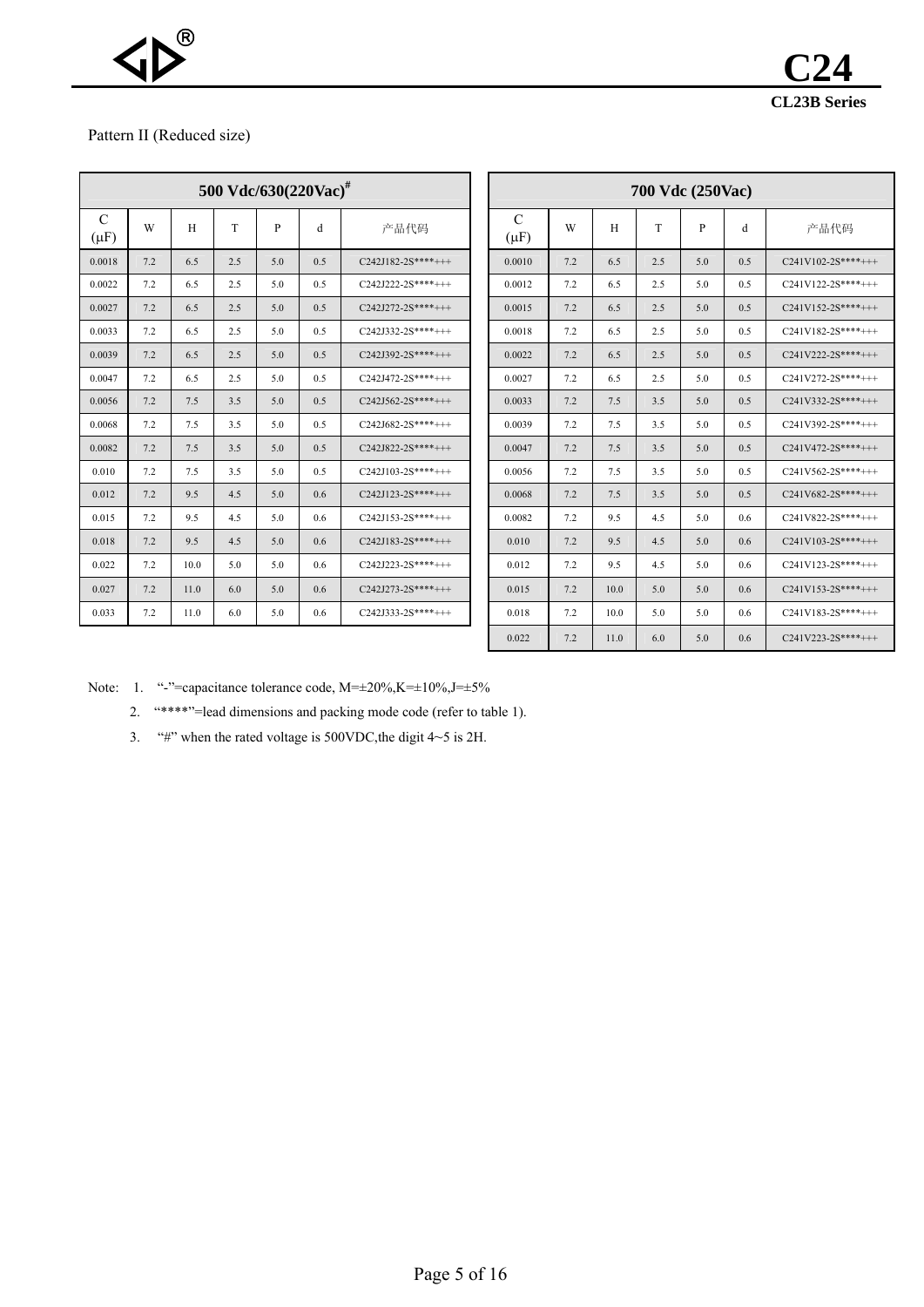### Pattern I (High performance)

|                            | 50Vdc $(30\text{Vac})/63\text{Vdc}$ $(40\text{Vac})$ # |      |     |     |         |                     |  | 100 Vdc (63Vac)            |     |      |     |     |     |                     |  |
|----------------------------|--------------------------------------------------------|------|-----|-----|---------|---------------------|--|----------------------------|-----|------|-----|-----|-----|---------------------|--|
| $\mathcal{C}$<br>$(\mu F)$ | W                                                      | Η    | T   | P   | d       | 产品代码                |  | $\mathcal{C}$<br>$(\mu F)$ | W   | Н    | T   | P   | d   | 产品代码                |  |
| 0.0010                     | 7.2                                                    | 6.5  | 2.5 | 5.0 | 0.5     | $C241J102-20***+++$ |  | 0.0010                     | 7.2 | 6.5  | 2.5 | 5.0 | 0.5 | $C242A102-20***++$  |  |
| 0.0012                     | 7.2                                                    | 6.5  | 2.5 | 5.0 | 0.5     | $C241J122-20***++$  |  | 0.0012                     | 7.2 | 6.5  | 2.5 | 5.0 | 0.5 | $C242A122-20***++$  |  |
| 0.0015                     | 7.2                                                    | 6.5  | 2.5 | 5.0 | 0.5     | $C241J152-20***+++$ |  | 0.0015                     | 7.2 | 6.5  | 2.5 | 5.0 | 0.5 | $C242A152-20***++$  |  |
| 0.0018                     | 7.2                                                    | 6.5  | 2.5 | 5.0 | 0.5     | $C241J182-20***++$  |  | 0.0018                     | 7.2 | 6.5  | 2.5 | 5.0 | 0.5 | $C242A182-20***++$  |  |
| 0.0022                     | 7.2                                                    | 6.5  | 2.5 | 5.0 | 0.5     | $C241J222-20***++$  |  | 0.0022                     | 7.2 | 6.5  | 2.5 | 5.0 | 0.5 | $C242A222-20***++$  |  |
| 0.0027                     | 7.2                                                    | 6.5  | 2.5 | 5.0 | 0.5     | $C241J272-20***++$  |  | 0.0027                     | 7.2 | 6.5  | 2.5 | 5.0 | 0.5 | $C242A272-20***++$  |  |
| 0.0033                     | 7.2                                                    | 6.5  | 2.5 | 5.0 | 0.5     | $C241J332-20***++$  |  | 0.0033                     | 7.2 | 6.5  | 2.5 | 5.0 | 0.5 | $C242A332-20***++$  |  |
| 0.0039                     | 7.2                                                    | 6.5  | 2.5 | 5.0 | 0.5     | $C241J392-20***++$  |  | 0.0039                     | 7.2 | 6.5  | 2.5 | 5.0 | 0.5 | $C242A392-20***++$  |  |
| 0.0047                     | 7.2                                                    | 6.5  | 2.5 | 5.0 | 0.5     | $C241J472-20***++$  |  | 0.0047                     | 7.2 | 6.5  | 2.5 | 5.0 | 0.5 | $C242A472-20***++$  |  |
| 0.0056                     | 7.2                                                    | 6.5  | 2.5 | 5.0 | 0.5     | $C241J562-20***++$  |  | 0.0056                     | 7.2 | 6.5  | 2.5 | 5.0 | 0.5 | $C242A562-20***++$  |  |
| 0.0068                     | 7.2                                                    | 6.5  | 2.5 | 5.0 | 0.5     | $C241J682-20***++$  |  | 0.0068                     | 7.2 | 6.5  | 2.5 | 5.0 | 0.5 | $C242A682-20***++$  |  |
| 0.0082                     | 7.2                                                    | 6.5  | 2.5 | 5.0 | 0.5     | $C241J822-20***++$  |  | 0.0082                     | 7.2 | 6.5  | 2.5 | 5.0 | 0.5 | $C242A822-20***++$  |  |
| 0.010                      | 7.2                                                    | 6.5  | 2.5 | 5.0 | 0.5     | $C241J103-20***+++$ |  | 0.010                      | 7.2 | 6.5  | 2.5 | 5.0 | 0.5 | $C242A103-20***+++$ |  |
| 0.012                      | 7.2                                                    | 6.5  | 2.5 | 5.0 | 0.5     | $C241J123-20***+++$ |  | 0.012                      | 7.2 | 6.5  | 2.5 | 5.0 | 0.5 | $C242A123-20***++$  |  |
| 0.015                      | 7.2                                                    | 6.5  | 2.5 | 5.0 | 0.5     | $C241J153-20***++$  |  | 0.015                      | 7.2 | 6.5  | 2.5 | 5.0 | 0.5 | $C242A153-20***++$  |  |
| 0.018                      | 7.2                                                    | 6.5  | 2.5 | 5.0 | 0.5     | $C241J183-20***++$  |  | 0.018                      | 7.2 | 6.5  | 2.5 | 5.0 | 0.5 | $C242A183-20***++$  |  |
| 0.022                      | 7.2                                                    | 6.5  | 2.5 | 5.0 | 0.5     | $C241J223-20***++$  |  | 0.022                      | 7.2 | 6.5  | 2.5 | 5.0 | 0.5 | $C242A223-20***++$  |  |
| 0.027                      | 7.2                                                    | 6.5  | 2.5 | 5.0 | 0.5     | $C241J273-20***++$  |  | 0.027                      | 7.2 | 6.5  | 2.5 | 5.0 | 0.5 | $C242A273-20***++$  |  |
| 0.033                      | 7.2                                                    | 6.5  | 2.5 | 5.0 | 0.5     | $C241J333-20***++$  |  | 0.033                      | 7.2 | 6.5  | 2.5 | 5.0 | 0.5 | $C242A333-20***++$  |  |
| 0.039                      | 7.2                                                    | 6.5  | 2.5 | 5.0 | 0.5     | $C241J393-20***++$  |  | 0.039                      | 7.2 | 6.5  | 2.5 | 5.0 | 0.5 | $C242A393-20***++$  |  |
| 0.047                      | 7.2                                                    | 6.5  | 2.5 | 5.0 | 0.5     | $C241J473-20***++$  |  | 0.047                      | 7.2 | 6.5  | 2.5 | 5.0 | 0.5 | $C242A473-20***++$  |  |
| 0.056                      | 7.2                                                    | 6.5  | 2.5 | 5.0 | 0.5     | $C241J563-20***++$  |  | 0.056                      | 7.2 | 6.5  | 2.5 | 5.0 | 0.5 | $C242A563-20***++$  |  |
| 0.068                      | 7.2                                                    | 6.5  | 2.5 | 5.0 | 0.5     | $C241J683-20***++$  |  | 0.068                      | 7.2 | 6.5  | 2.5 | 5.0 | 0.5 | $C242A683-20***++$  |  |
| 0.082                      | 7.2                                                    | 6.5  | 2.5 | 5.0 | 0.5     | $C241J823-20***++$  |  | 0.082                      | 7.2 | 6.5  | 2.5 | 5.0 | 0.5 | $C242A823-20***++$  |  |
| 0.10                       | 7.2                                                    | 6.5  | 2.5 | 5.0 | 0.5     | $C241J104-20***++$  |  | 0.10                       | 7.2 | 7.5  | 3.5 | 5.0 | 0.5 | $C242A104-20***++$  |  |
| 0.12                       | 7.2                                                    | 6.5  | 2.5 | 5.0 | 0.5     | $C241J124-20***++$  |  | 0.12                       | 7.2 | 9.5  | 4.5 | 5.0 | 0.6 | $C242A124-20***++$  |  |
| 0.15                       | 7.2                                                    | 7.5  | 3.5 | 5.0 | 0.5     | $C241J154-20***++$  |  | 0.15                       | 7.2 | 9.5  | 4.5 | 5.0 | 0.6 | $C242A154-20***++$  |  |
| 0.18                       | 7.2                                                    | 7.5  | 3.5 | 5.0 | 0.5     | $C241J184-20***++$  |  | 0.18                       | 7.2 | 9.5  | 4.5 | 5.0 | 0.6 | $C242A184-20***++$  |  |
| 0.22                       | 7.2                                                    | 7.5  | 3.5 | 5.0 | 0.5     | $C241J224-20***++$  |  | 0.22                       | 7.2 | 10.0 | 5.0 | 5.0 | 0.6 | $C242A224-20***++$  |  |
| 0.27                       | 7.2                                                    | 9.5  | 4.5 | 5.0 | 0.6     | $C241J274-20***++$  |  | 0.27                       | 7.2 | 10.0 | 5.0 | 5.0 | 0.6 | $C242A274-20***++$  |  |
| 0.33                       | 7.2                                                    | 9.5  | 4.5 | 5.0 | 0.6     | $C241J334-20***++$  |  | 0.33                       | 7.2 | 11.0 | 6.0 | 5.0 | 0.6 | $C242A334-20***++$  |  |
| 0.39                       | 7.2                                                    | 9.5  | 4.5 | 5.0 | $0.6\,$ | $C241J394-20***++$  |  | 0.39                       | 7.2 | 11.0 | 6.0 | 5.0 | 0.6 | $C242A394-20***++$  |  |
| 0.47                       | 7.2                                                    | 10.0 | 5.0 | 5.0 | 0.6     | $C241J474-20***++$  |  | 0.47                       | 7.2 | 11.0 | 6.0 | 5.0 | 0.6 | $C242A474-20***++$  |  |
| 0.56                       | 7.2                                                    | 10.0 | 5.0 | 5.0 | 0.6     | $C241J564-20***++$  |  | 0.56                       | 7.2 | 11.0 | 6.0 | 5.0 | 0.6 | $C242A564-20***++$  |  |
| 0.68                       | 7.2                                                    | 11.0 | 6.0 | 5.0 | 0.6     | $C241J684-20***++$  |  |                            |     |      |     |     |     |                     |  |
| 0.82                       | 7.2                                                    | 11.0 | 6.0 | 5.0 | 0.6     | $C241J824-20***++$  |  |                            |     |      |     |     |     |                     |  |
| 1.0                        | 7.2                                                    | 11.0 | 6.0 | 5.0 | 0.6     | $C241J105-20***++$  |  |                            |     |      |     |     |     |                     |  |

Note: 1. "-"=capacitance tolerance code, M= $\pm 20\%, K=\pm 10\%, J=\pm 5\%$ 

2. "\*\*\*\*"=lead form and packing code (refer to table 1).

3. "#" when the rated voltage is  $50VDC$ , the digit  $4~5$  is 1H.

Page 6 of 16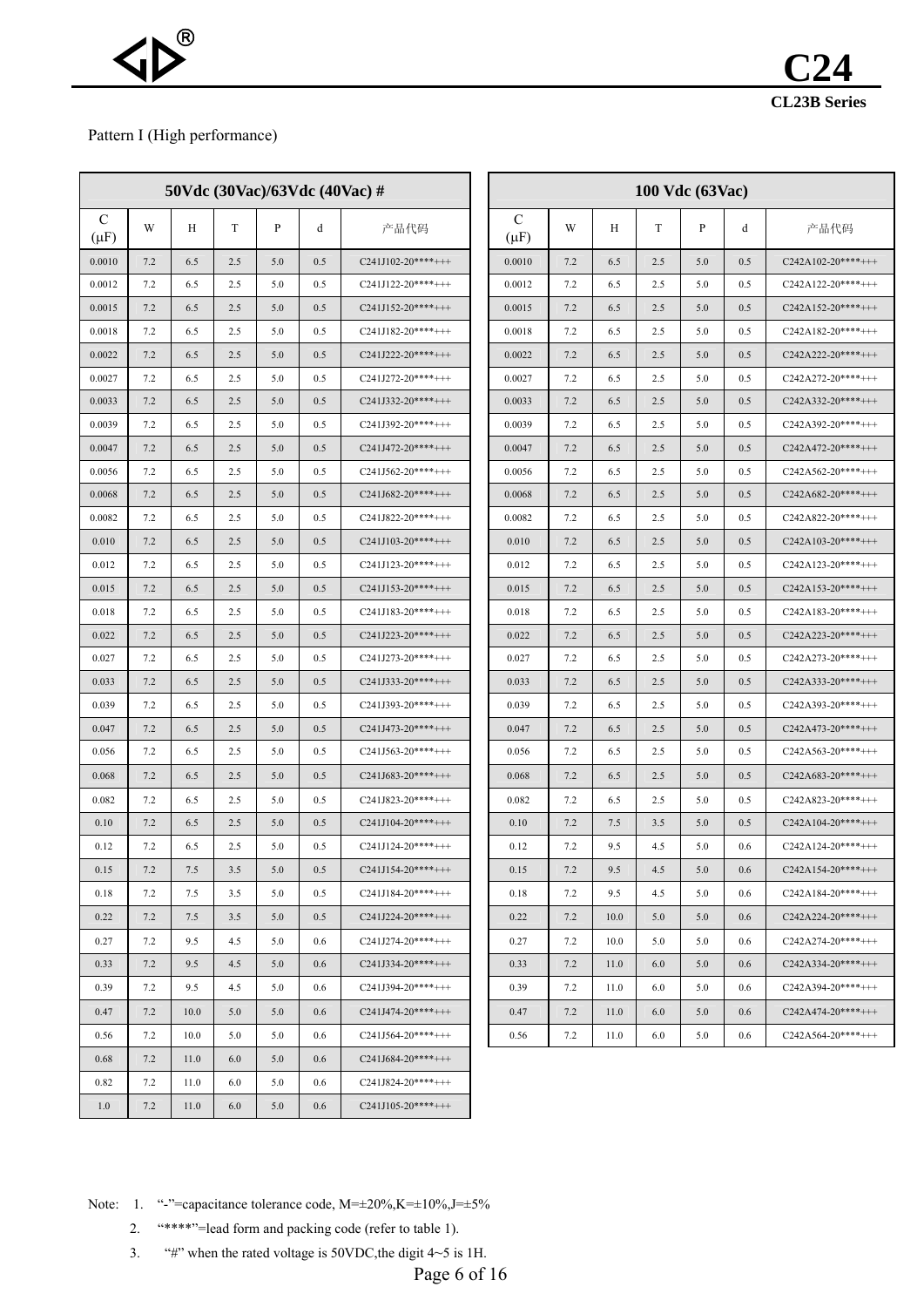# Pattern I (High performance)

| 250 Vdc (160Vac) |     |      |     |              |     |                     |  |  |
|------------------|-----|------|-----|--------------|-----|---------------------|--|--|
| C<br>$(\mu F)$   | W   | H    | T   | $\mathbf{P}$ | d   | 产品代码                |  |  |
| 0.0010           | 7.2 | 6.5  | 2.5 | 5.0          | 0.5 | $C242E102-20***+++$ |  |  |
| 0.0012           | 7.2 | 6.5  | 2.5 | 5.0          | 0.5 | $C242E122-20***++$  |  |  |
| 0.0015           | 7.2 | 6.5  | 2.5 | 5.0          | 0.5 | $C242E152-20***++$  |  |  |
| 0.0018           | 7.2 | 6.5  | 2.5 | 5.0          | 0.5 | $C242E182-20***++$  |  |  |
| 0.0022           | 7.2 | 6.5  | 2.5 | 5.0          | 0.5 | $C242E222-20***++$  |  |  |
| 0.0027           | 7.2 | 6.5  | 2.5 | 5.0          | 0.5 | $C242E272-20***+++$ |  |  |
| 0.0033           | 7.2 | 6.5  | 2.5 | 5.0          | 0.5 | $C242E332-20***++$  |  |  |
| 0.0039           | 7.2 | 6.5  | 2.5 | 5.0          | 0.5 | $C242E392-20***++$  |  |  |
| 0.0047           | 7.2 | 6.5  | 2.5 | 5.0          | 0.5 | $C242E472-20***+++$ |  |  |
| 0.0056           | 7.2 | 6.5  | 2.5 | 5.0          | 0.5 | $C242E562-20***++$  |  |  |
| 0.0068           | 7.2 | 6.5  | 2.5 | 5.0          | 0.5 | C242E682-20****+++  |  |  |
| 0.0082           | 7.2 | 6.5  | 2.5 | 5.0          | 0.5 | $C242E822-20***++$  |  |  |
| 0.010            | 7.2 | 6.5  | 2.5 | 5.0          | 0.5 | $C242E103-20***++$  |  |  |
| 0.012            | 7.2 | 6.5  | 2.5 | 5.0          | 0.5 | $C242E123-20***++$  |  |  |
| 0.015            | 7.2 | 6.5  | 2.5 | 5.0          | 0.5 | $C242E153-20***+++$ |  |  |
| 0.018            | 7.2 | 6.5  | 2.5 | 5.0          | 0.5 | $C242E183-20***++$  |  |  |
| 0.022            | 7.2 | 7.5  | 3.5 | 5.0          | 0.5 | $C242E223-20***+++$ |  |  |
| 0.027            | 7.2 | 7.5  | 3.5 | 5.0          | 0.5 | $C242E273-20***+++$ |  |  |
| 0.033            | 7.2 | 7.5  | 3.5 | 5.0          | 0.5 | $C242E333-20***+++$ |  |  |
| 0.039            | 7.2 | 7.5  | 3.5 | 5.0          | 0.5 | $C242E393-20***++$  |  |  |
| 0.047            | 7.2 | 9.5  | 4.5 | 5.0          | 0.6 | $C242E473-20***+++$ |  |  |
| 0.056            | 7.2 | 9.5  | 4.5 | 5.0          | 0.6 | $C242E563-20***+++$ |  |  |
| 0.068            | 7.2 | 9.5  | 4.5 | 5.0          | 0.6 | $C242E683-20***++$  |  |  |
| 0.082            | 7.2 | 10.0 | 5.0 | 5.0          | 0.6 | $C242E823-20***+++$ |  |  |
| 0.10             | 7.2 | 10.0 | 5.0 | 5.0          | 0.6 | $C242E104-20***+++$ |  |  |
| 0.12             | 7.2 | 11.0 | 6.0 | 5.0          | 0.6 | $C242E124-20***++$  |  |  |
| 0.15             | 7.2 | 11.0 | 6.0 | 5.0          | 0.6 | $C242E154-20***++$  |  |  |

|                |     |     | 250 Vdc (160Vac) |     |               |                     |                |     |      |     | 400 Vdc (200Vac) |     |                     |
|----------------|-----|-----|------------------|-----|---------------|---------------------|----------------|-----|------|-----|------------------|-----|---------------------|
| C<br>$(\mu F)$ | W   | Н   | T                | P   | d             | 产品代码                | C<br>$(\mu F)$ | W   | H    | T   | P                | d   | 产品代码                |
| 0.0010         | 7.2 | 6.5 | 2.5              | 5.0 | 0.5           | $C242E102-20***++$  | 0.0010         | 7.2 | 6.5  | 2.5 | 5.0              | 0.5 | $C242G102-20***++$  |
| 0.0012         | 7.2 | 6.5 | 2.5              | 5.0 | 0.5           | $C242E122-20***++$  | 0.0012         | 7.2 | 6.5  | 2.5 | 5.0              | 0.5 | C242G122-20****+++  |
| 0.0015         | 7.2 | 6.5 | 2.5              | 5.0 | 0.5           | $C242E152-20***++$  | 0.0015         | 7.2 | 6.5  | 2.5 | 5.0              | 0.5 | $C242G152-20***++$  |
| 0.0018         | 7.2 | 6.5 | 2.5              | 5.0 | 0.5           | $C242E182-20***+++$ | 0.0018         | 7.2 | 6.5  | 2.5 | 5.0              | 0.5 | $C242G182-20***++$  |
| 0.0022         | 7.2 | 6.5 | 2.5              | 5.0 | 0.5           | $C242E222-20***++$  | 0.0022         | 7.2 | 6.5  | 2.5 | 5.0              | 0.5 | $C242G222-20***++$  |
| 0.0027         | 7.2 | 6.5 | 2.5              | 5.0 | 0.5           | $C242E272-20***+++$ | 0.0027         | 7.2 | 6.5  | 2.5 | 5.0              | 0.5 | $C242G272-20***++$  |
| 0.0033         | 7.2 | 6.5 | 2.5              | 5.0 | 0.5           | $C242E332-20***+++$ | 0.0033         | 7.2 | 6.5  | 2.5 | 5.0              | 0.5 | $C242G332-20***++$  |
| 0.0039         | 7.2 | 6.5 | 2.5              | 5.0 | 0.5           | $C242E392-20***+++$ | 0.0039         | 7.2 | 6.5  | 2.5 | 5.0              | 0.5 | $C242G392-20***++$  |
| 0.0047         | 7.2 | 6.5 | 2.5              | 5.0 | 0.5           | C242E472-20****+++  | 0.0047         | 7.2 | 6.5  | 2.5 | 5.0              | 0.5 | $C242G472-20***++$  |
| 0.0056         | 7.2 | 6.5 | 2.5              | 5.0 | 0.5           | $C242E562-20***+++$ | 0.0056         | 7.2 | 7.5  | 3.5 | 5.0              | 0.5 | $C242G562-20***++$  |
| 0.0068         | 7.2 | 6.5 | 2.5              | 5.0 | 0.5           | $C242E682-20***++$  | 0.0068         | 7.2 | 7.5  | 3.5 | 5.0              | 0.5 | $C242G682-20***++$  |
| 0.0082         | 7.2 | 6.5 | 2.5              | 5.0 | $0.5^{\circ}$ | $C242E822-20***++$  | 0.0082         | 7.2 | 7.5  | 3.5 | 5.0              | 0.5 | $C242G822-20***++$  |
| 0.010          | 7.2 | 6.5 | 2.5              | 5.0 | 0.5           | $C242E103-20***+++$ | 0.010          | 7.2 | 7.5  | 3.5 | 5.0              | 0.5 | $C242G103-20***+++$ |
| 0.012          | 7.2 | 6.5 | 2.5              | 5.0 | 0.5           | $C242E123-20***++$  | 0.012          | 7.2 | 9.5  | 4.5 | 5.0              | 0.6 | $C242G123-20***++$  |
| 0.015          | 7.2 | 6.5 | 2.5              | 5.0 | 0.5           | $C242E153-20***++$  | 0.015          | 7.2 | 9.5  | 4.5 | 5.0              | 0.6 | $C242G153-20***++$  |
| 0.018          | 7.2 | 6.5 | 2.5              | 5.0 | $0.5^{\circ}$ | $C242E183-20***++$  | 0.018          | 7.2 | 9.5  | 4.5 | 5.0              | 0.6 | $C242G183-20***+++$ |
| 0.022          | 7.2 | 7.5 | 3.5              | 5.0 | 0.5           | $C242E223-20***+++$ | 0.022          | 7.2 | 10.0 | 5.0 | 5.0              | 0.6 | $C242G223-20***++$  |
| 0.027          | 7.2 | 7.5 | 3.5              | 5.0 | 0.5           | $C242E273-20***+++$ | 0.027          | 7.2 | 11.0 | 6.0 | 5.0              | 0.6 | $C242G273-20***++$  |
| 0.033          | 7.2 | 7.5 | 3.5              | 5.0 | 0.5           | $C242E333-20***++$  | 0.033          | 7.2 | 11.0 | 6.0 | 5.0              | 0.6 | $C242G333-20***+++$ |
| 0.039          | 7.2 | 7.5 | 3.5              | 5.0 | $0.5^{\circ}$ | $C242E393-20***+++$ | 0.039          | 7.2 | 11.0 | 6.0 | 5.0              | 0.6 | $C242G393-20***++$  |
| 0.047          | 7.2 | 9.5 | 4.5              | 5.0 | 0.6           | C242E473-20****+++  | 0.047          | 7.2 | 11.0 | 6.0 | 5.0              | 0.6 | $C242G473-20***++$  |

Note: 1. "-"=capacitance tolerance code, M= $\pm 20\%, K=\pm 10\%, J=\pm 5\%$ 

2. "\*\*\*\*"=lead form and packing code (refer to table 1).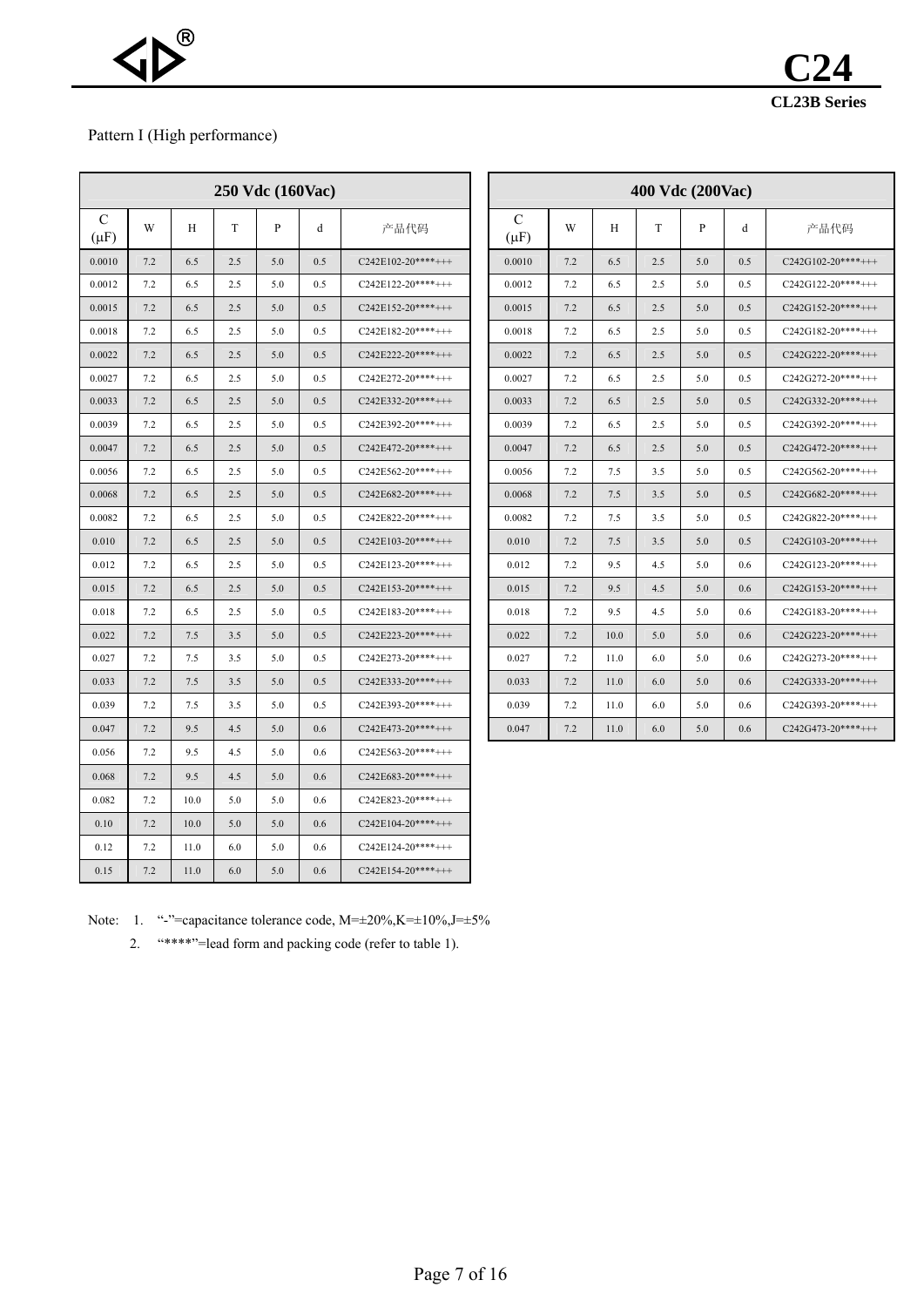

# Pattern I (High performance)

|                | 500 Vdc (220Vac) |      |     |     |     |                     |  |  |  |  |
|----------------|------------------|------|-----|-----|-----|---------------------|--|--|--|--|
| C<br>$(\mu F)$ | W                | H    | T   | P   | d   | 产品代码                |  |  |  |  |
| 0.0010         | 7.2              | 6.5  | 2.5 | 5.0 | 0.5 | $C242H102-20***++$  |  |  |  |  |
| 0.0012         | 7.2              | 6.5  | 2.5 | 5.0 | 0.5 | $C242H122-20***+++$ |  |  |  |  |
| 0.0015         | 7.2              | 6.5  | 2.5 | 5.0 | 0.5 | $C242H152-20***++$  |  |  |  |  |
| 0.0018         | 7.2              | 6.5  | 2.5 | 5.0 | 0.5 | $C242H182-20***++$  |  |  |  |  |
| 0.0022         | 7.2              | 6.5  | 2.5 | 5.0 | 0.5 | $C242H222-20***++$  |  |  |  |  |
| 0.0027         | 7.2              | 6.5  | 2.5 | 5.0 | 0.5 | $C242H272-20***++$  |  |  |  |  |
| 0.0033         | 7.2              | 7.5  | 3.5 | 5.0 | 0.5 | $C242H332-20***++$  |  |  |  |  |
| 0.0039         | 7.2              | 7.5  | 3.5 | 5.0 | 0.5 | $C242H392-20***+++$ |  |  |  |  |
| 0.0047         | 7.2              | 7.5  | 3.5 | 5.0 | 0.5 | $C242H472-20***++$  |  |  |  |  |
| 0.0056         | 7.2              | 7.5  | 3.5 | 5.0 | 0.5 | $C242H562-20***+++$ |  |  |  |  |
| 0.0068         | 7.2              | 9.5  | 4.5 | 5.0 | 0.6 | $C242H682-20***++$  |  |  |  |  |
| 0.0082         | 7.2              | 9.5  | 4.5 | 5.0 | 0.6 | $C242H822-20***++$  |  |  |  |  |
| 0.010          | 7.2              | 9.5  | 4.5 | 5.0 | 0.6 | $C242H103-20***+++$ |  |  |  |  |
| 0.012          | 7.2              | 9.5  | 4.5 | 5.0 | 0.6 | $C242H123-20***++$  |  |  |  |  |
| 0.015          | 7.2              | 10.0 | 5.0 | 5.0 | 0.6 | $C242H153-20***+++$ |  |  |  |  |
| 0.018          | 7.2              | 11.0 | 6.0 | 5.0 | 0.6 | $C242H183-20***++$  |  |  |  |  |
| 0.022          | 7.2              | 11.0 | 6.0 | 5.0 | 0.6 | $C242H223-20***++$  |  |  |  |  |
| 0.027          | 7.2              | 11.0 | 6.0 | 5.0 | 0.6 | $C242H273-20***+++$ |  |  |  |  |

|                |     |      | 500 Vdc (220Vac) |     |     |                     |                |
|----------------|-----|------|------------------|-----|-----|---------------------|----------------|
| C<br>$(\mu F)$ | W   | H    | T                | P   | d   | 产品代码                | C<br>$(\mu F)$ |
| 0.0010         | 7.2 | 6.5  | 2.5              | 5.0 | 0.5 | $C242H102-20***++$  | 0.0010         |
| 0.0012         | 7.2 | 6.5  | 2.5              | 5.0 | 0.5 | C242H122-20****+++  | 0.0012         |
| 0.0015         | 7.2 | 6.5  | 2.5              | 5.0 | 0.5 | $C242H152-20***++$  | 0.0015         |
| 0.0018         | 7.2 | 6.5  | 2.5              | 5.0 | 0.5 | $C242H182-20***++$  | 0.0018         |
| 0.0022         | 7.2 | 6.5  | 2.5              | 5.0 | 0.5 | $C242H222-20***+++$ | 0.0022         |
| 0.0027         | 7.2 | 6.5  | 2.5              | 5.0 | 0.5 | $C242H272-20***+++$ | 0.0027         |
| 0.0033         | 7.2 | 7.5  | 3.5              | 5.0 | 0.5 | C242H332-20****+++  | 0.0033         |
| 0.0039         | 7.2 | 7.5  | 3.5              | 5.0 | 0.5 | $C242H392-20***++$  | 0.0039         |
| 0.0047         | 7.2 | 7.5  | 3.5              | 5.0 | 0.5 | C242H472-20****+++  | 0.0047         |
| 0.0056         | 7.2 | 7.5  | 3.5              | 5.0 | 0.5 | $C242H562-20***++$  | 0.0056         |
| 0.0068         | 7.2 | 9.5  | 4.5              | 5.0 | 0.6 | $C242H682-20***++$  | 0.0068         |
| 0.0082         | 7.2 | 9.5  | 4.5              | 5.0 | 0.6 | $C242H822-20***++$  | 0.0082         |
| 0.010          | 7.2 | 9.5  | 4.5              | 5.0 | 0.6 | $C242H103-20***+++$ | 0.010          |
| 0.012          | 7.2 | 9.5  | 4.5              | 5.0 | 0.6 | $C242H123-20***++$  | 0.012          |
| 0.015          | 7.2 | 10.0 | 5.0              | 5.0 | 0.6 | $C242H153-20***+++$ | 0.015          |
| 0.018          | 7.2 | 11.0 | 6.0              | 5.0 | 0.6 | $C242H183-20***+++$ | 0.018          |

Note: 1. "-"=capacitance tolerance code,  $M=±20\%, K=±10\%, J=±5\%$ 

2. "\*\*\*\*"=lead form and packing code (refer to table 1).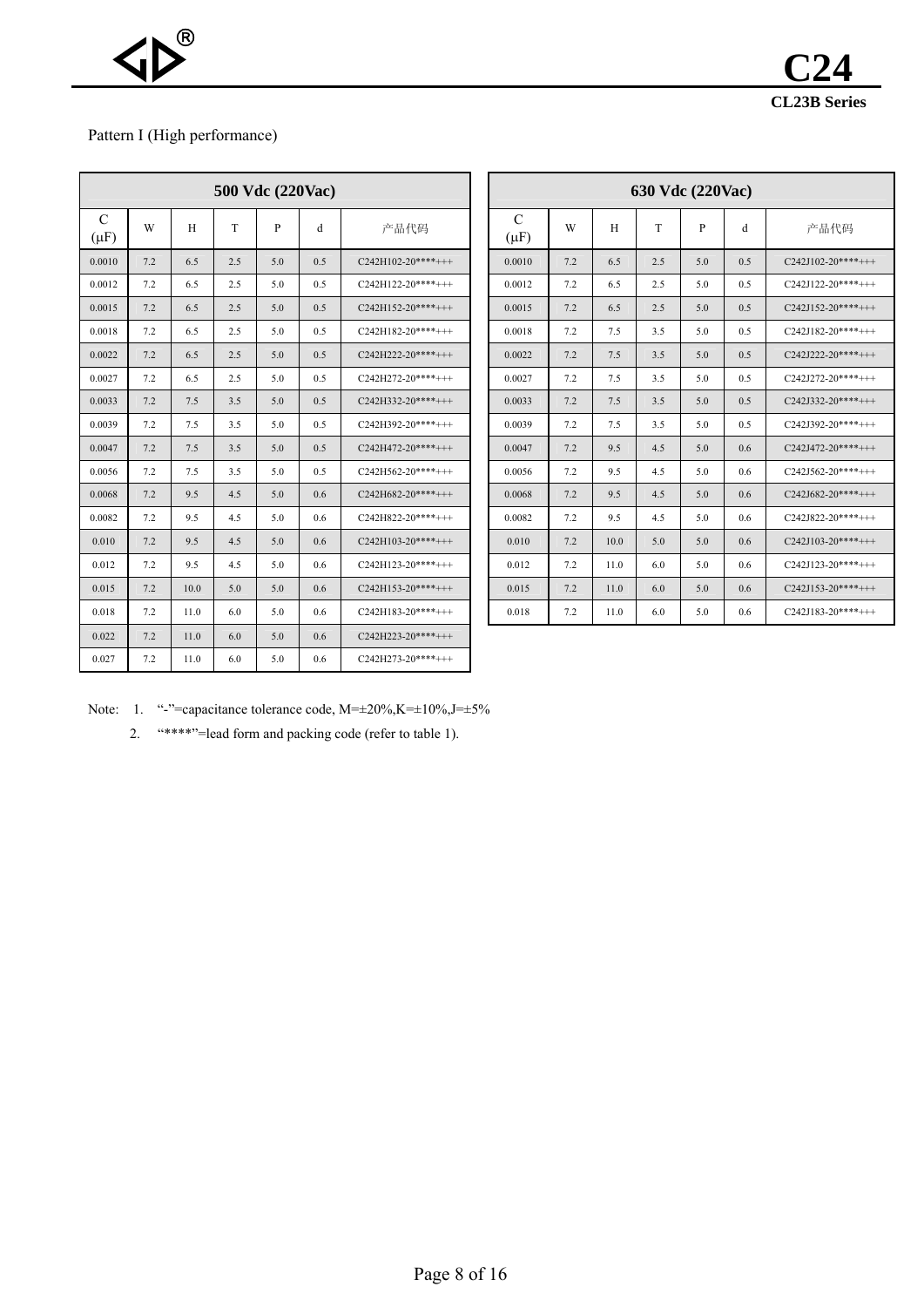# Maximum permissible voltage change per unit of time

Pattern I

| Rated Voltage (V) | Max dv/dt(V/us) |
|-------------------|-----------------|
| 50/63             | 250             |
| 100               | 300             |
| 250               | 400             |
| 400               | 600             |
| 500               | 700             |
| 630               | 800             |

Pattern II

| Rated Voltage (V) | Max dv/dt(V/us) |
|-------------------|-----------------|
| 50/63             | 75              |
| 100               | 85              |
| 250               | 100             |
| 400               | 150             |
| 500/630           | 200             |
| 700               | 250             |

Note:

- 1、 Rated voltage pulse slope  $(dv/dt)_R$  at rated voltage.
- 2. If the working voltage(U) is lower than the rated voltage(U<sub>R</sub>), the capacitor can be worked at a higher dv/dt. In this case, the maximum allowed dv/dt is obtain by multiplying the right value with  $U_R/U$ .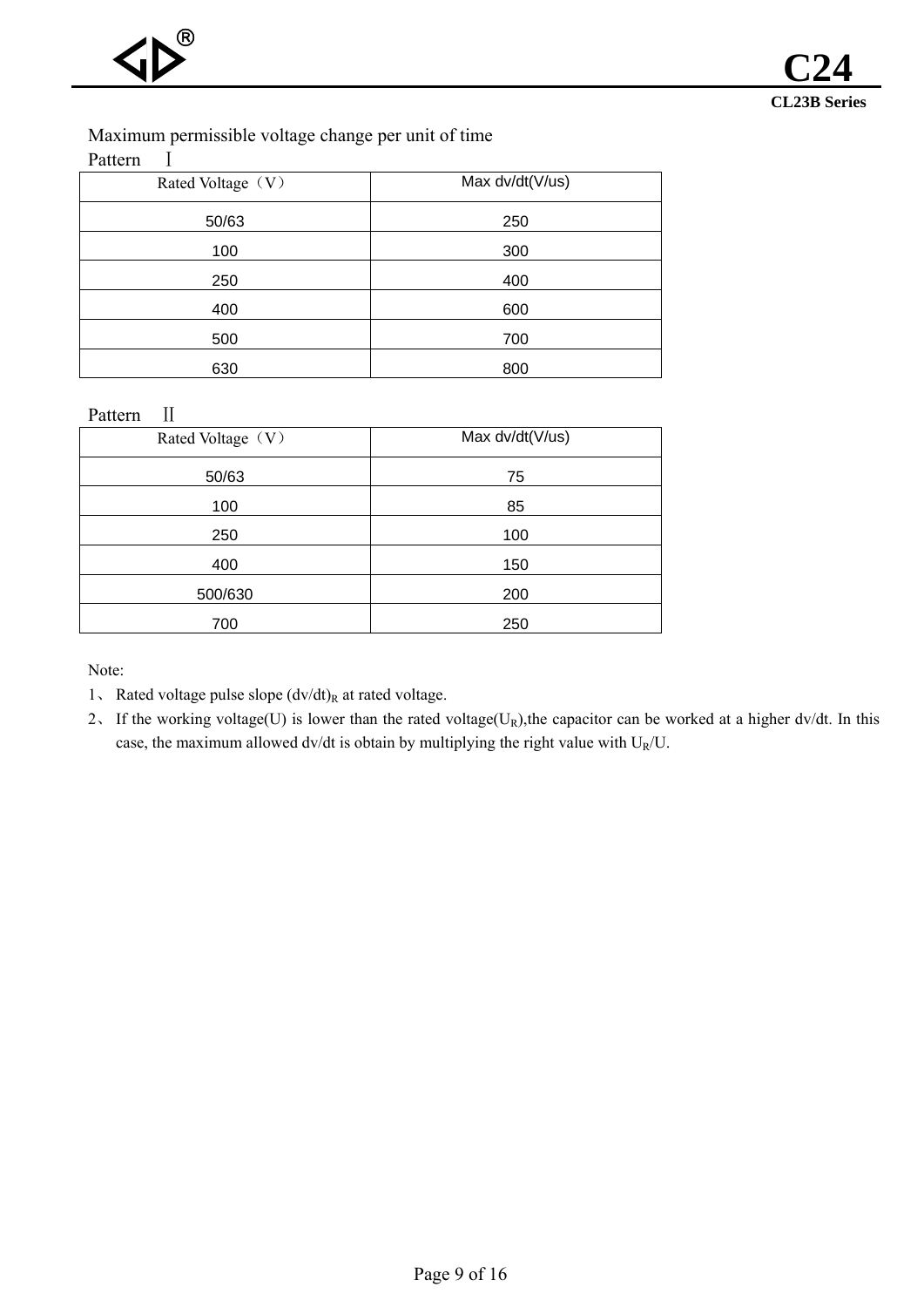

# MAX. VOLTAGE(Vr.m.s) VERSUS FREQUENCY Pattern II (Reduced sized)



Note: sinusoidal wave-form、environment temperature ≤75°C, internal temperature rise △T=10°C, p (pitch) in mm...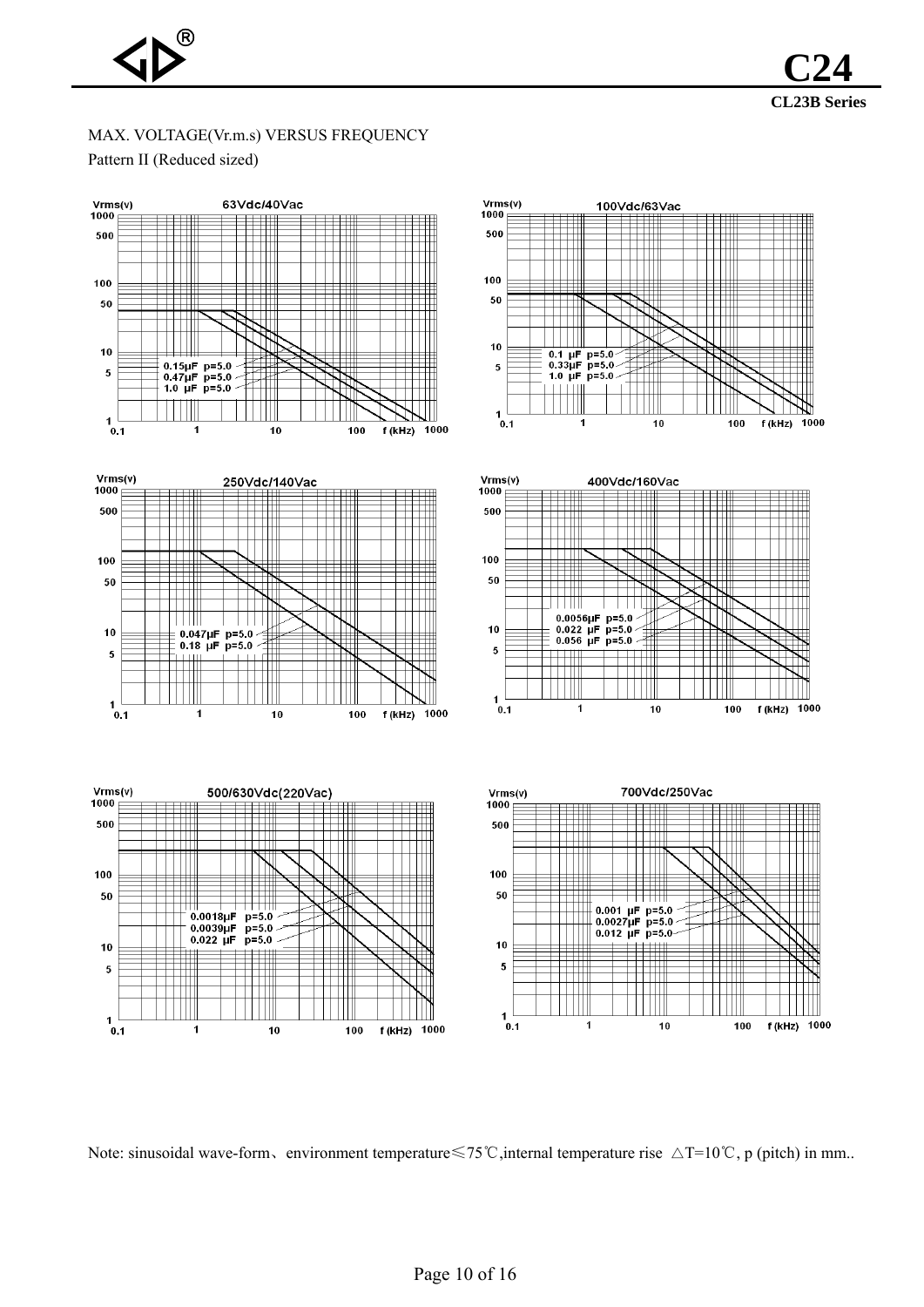## MAX. VOLTAGE(Vr.m.s) VERSUS FREQUENCY



**CL23B Series** 

**C24**

Note: sinusoidal wave-form、environment temperature ≤75°C, internal temperature rise △T=10°C, p (pitch) in mm...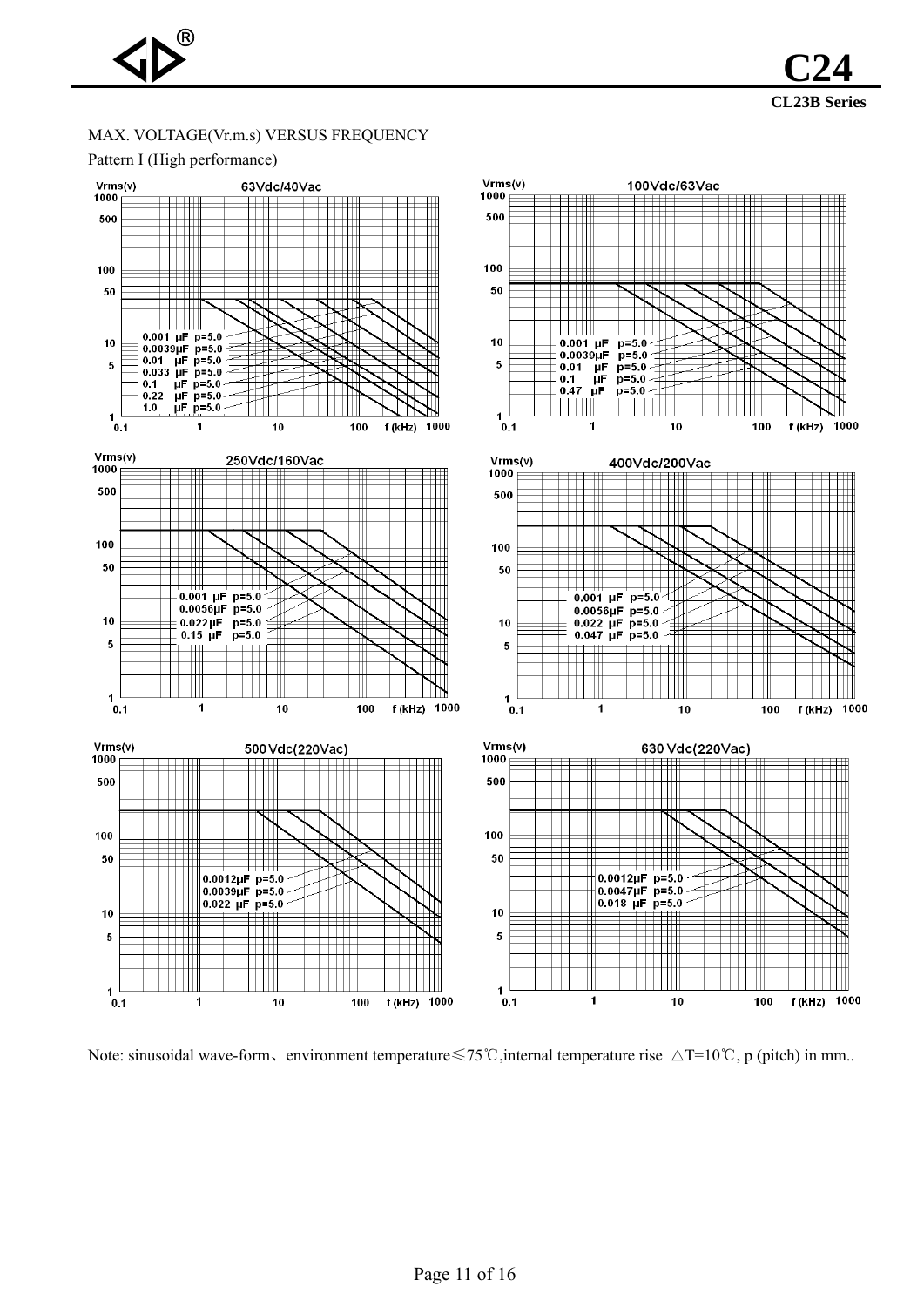# **2 Test Method And Performance**

| No.            |                                       | <b>Item</b>                     | Performance                                                                                                                                                                                                  | Test method (IEC60384-2)                                                                                                                                                                                    |
|----------------|---------------------------------------|---------------------------------|--------------------------------------------------------------------------------------------------------------------------------------------------------------------------------------------------------------|-------------------------------------------------------------------------------------------------------------------------------------------------------------------------------------------------------------|
| $\mathbf{1}$   | Capacitance<br>tolerance              |                                 | $J(\pm 5\%)$ , K( $\pm 10\%$ ), M( $\pm 20\%$ )                                                                                                                                                              | 1kHz, $3\%U_R(Vrms)$ max.                                                                                                                                                                                   |
| 2              | Tangent of the<br>loss angle          |                                 | $tg\delta \leq 0.010(1kHz)$<br>$tg\delta \leq 0.015(10kHz)$<br>tgδ≤0.030(100kHz, C<0.1µF)                                                                                                                    | 1KHz or 10 KHz or 100 KHz<br>$\leq$ 3%U <sub>R</sub> (Vrms) or 1 Vrms(whichever is<br>the minor)                                                                                                            |
| $\overline{3}$ |                                       | Dielectric strength             | There shall be no breakdown<br><sub>or</sub><br>flashover.                                                                                                                                                   | Type I: $1.6U_R$ , 5s<br>Type II: $1.4U_R$ , 5s                                                                                                                                                             |
| $\overline{4}$ | Insulation resistance                 |                                 | $\geq$ 15 000ΜΩ<br>$U_R \le 100V$<br>$C_R \leq 0.33 \mu F$ ,<br>$C_R > 0.33 \mu F$ ,<br>$\geq 5000s$<br>$U_R > 100V$<br>$C_R \leq 0.33 \mu F$ , $\geq 3.0000 M\Omega$<br>$C_R > 0.33 \mu F$ , $\geq 10000$ s | $U_R \le 100V$ , Charging voltage 10V<br>$U_R$ >100V, Charging voltage 100V<br>$20^{\circ}$ C,<br>measuring<br>after<br>applying<br>voltage for 1 minute                                                    |
| 5              |                                       | Solderability                   | Good quality of tinning                                                                                                                                                                                      | Solder temperature: 245°C±5°C<br>Immersion time: 2.0s±0.5s                                                                                                                                                  |
|                |                                       | Initial measurement             | Capacitance, Tg8(10kHz)                                                                                                                                                                                      |                                                                                                                                                                                                             |
| 6              | Terminal<br>strength                  |                                 | There shall be no visible damage                                                                                                                                                                             | Tension Ua1:<br>Pull: $\phi$ d=0.5mm,5N;<br>$\phi d = 0.6$ mm, 10N<br>Bend Ub:<br>The pull of bend: $\phi$ d=0.5mm, 2.5N<br>$\phi$ d=0.6mm, 5N<br>The terminals shall be bent 2 times in<br>each direction. |
|                |                                       | Resistance to solder he<br>at   | There shall be no visible damage                                                                                                                                                                             | Solder temperature:260°C±5°C<br>Immersion time: 10s±1s                                                                                                                                                      |
|                | Final measurement                     |                                 | $\Delta$ C/C $\leq \pm 2\%$ (relative to the initial value)<br>Increase of tg $\delta$ : $\leq$ 0.003(10kHz)                                                                                                 |                                                                                                                                                                                                             |
| $\overline{7}$ | Component's resistance<br>of solvents |                                 | shall<br>The<br>dimensions<br>reach<br>the<br>requirement of Table 1, and the change<br>of capacitor weight shall not beyond<br>$1\%$ .                                                                      | Solvent: Industrial isopropanol.<br>Solvent temperature: 23°C±5°C<br>Immersion time: 5min±0.5min<br>Reverting time: 48h                                                                                     |
|                |                                       | Initial measurement             | Capacitance, Tg8(10kHz)                                                                                                                                                                                      |                                                                                                                                                                                                             |
|                |                                       | Rapid change of tempe<br>rature | shall<br>evidence<br>There<br>be no<br>deterioration.                                                                                                                                                        | of $\theta_A = -55^{\circ}C$ , $\theta_B = +100^{\circ}C$ 5 cycles,<br>Duration: t=30min                                                                                                                    |
| 8              |                                       | Vibration                       | shall<br>evidence<br>of<br>There<br>be<br>no<br>deterioration.                                                                                                                                               | Amplitude 0.75mm or acceleration<br>$98m/s2$ (whichever is the smaller<br>severity), f: 10Hz to 500Hz. Three<br>directions, 2h foreach direction, total<br>6h.                                              |
|                |                                       | <b>Bump</b>                     | of<br>There<br>shall<br>evidence<br>be<br>no<br>deterioration.                                                                                                                                               | 000<br>$\overline{4}$<br>times,<br>Acceleration:<br>$390 \text{m/s}^2$ , Pulse duration, 6ms                                                                                                                |
|                | Final measurement                     |                                 | $\Delta$ C/C $\leq \pm 5\%$ (relative to the initial value)<br>Increase of tgδ:<br>≤0.003 (10kHz)<br>IR: $\geq$ 50% of the rated value                                                                       |                                                                                                                                                                                                             |
|                | climate                               | Initial                         | Capacitance, Tg8(10kHz)                                                                                                                                                                                      |                                                                                                                                                                                                             |
| 9              | sequence                              | measurement                     |                                                                                                                                                                                                              |                                                                                                                                                                                                             |
|                |                                       | Dry heat                        |                                                                                                                                                                                                              | +100 $°C,16h$                                                                                                                                                                                               |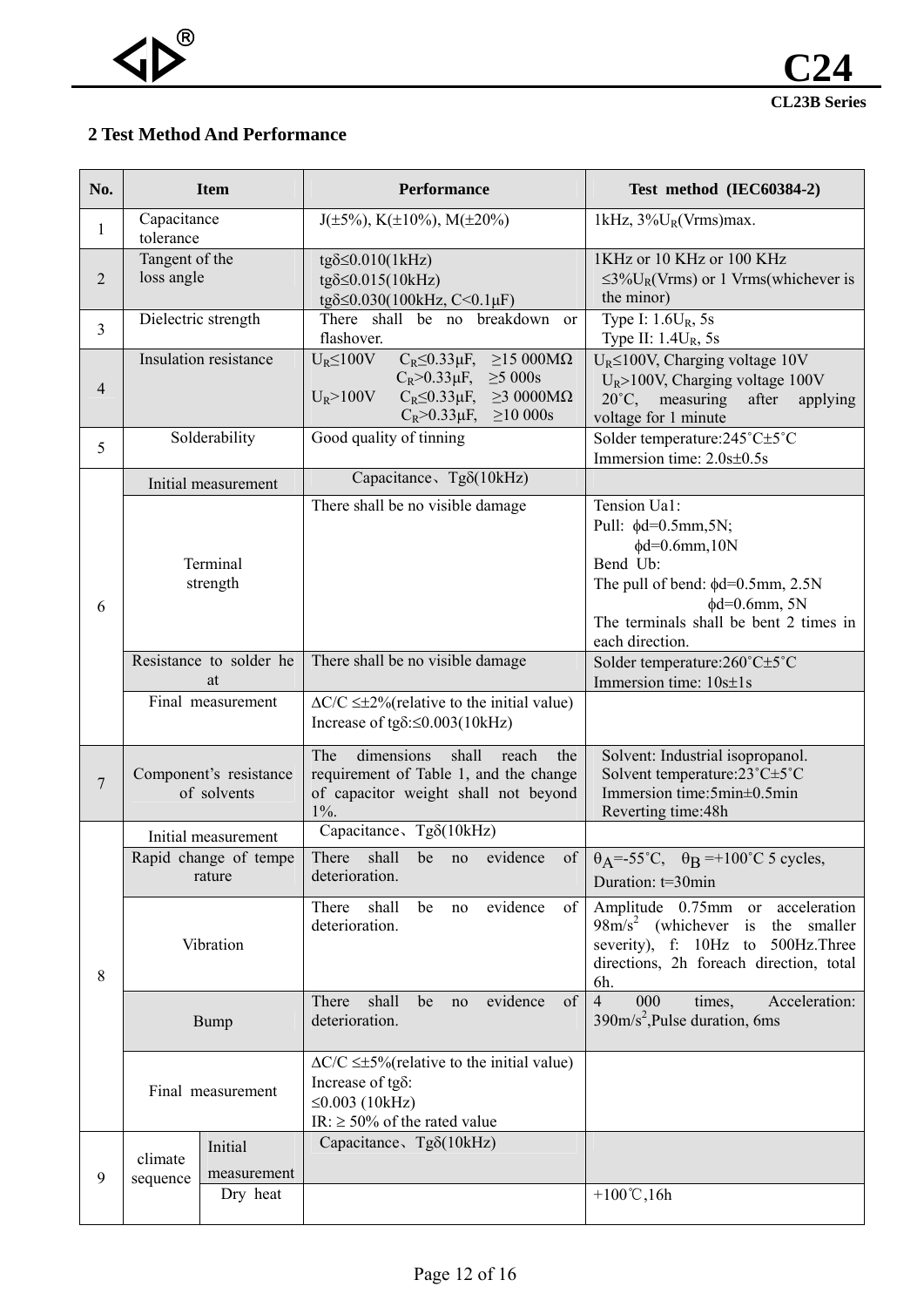

| No. |                                                                                         | <b>Item</b>                                                                    | Performance                                                                                                                                                                                                                                                                                                                                                                                                                                         | Test method (IEC60384-2)                                                                                                                                                 |                                                                                                                    |                                                                                |
|-----|-----------------------------------------------------------------------------------------|--------------------------------------------------------------------------------|-----------------------------------------------------------------------------------------------------------------------------------------------------------------------------------------------------------------------------------------------------------------------------------------------------------------------------------------------------------------------------------------------------------------------------------------------------|--------------------------------------------------------------------------------------------------------------------------------------------------------------------------|--------------------------------------------------------------------------------------------------------------------|--------------------------------------------------------------------------------|
|     | Damp<br>heat,<br>Cyclic                                                                 |                                                                                |                                                                                                                                                                                                                                                                                                                                                                                                                                                     |                                                                                                                                                                          |                                                                                                                    | Test Db, Severity: b, the first cycle                                          |
|     | Cold                                                                                    |                                                                                |                                                                                                                                                                                                                                                                                                                                                                                                                                                     | $-55^{\circ}$ C, 2h                                                                                                                                                      |                                                                                                                    |                                                                                |
|     | climate                                                                                 | Low air<br>pressure                                                            | There shall be no permanent break d<br>own, flashover or other harmful defo<br>rmation when applying $U_R$ at the last<br>1 minute.                                                                                                                                                                                                                                                                                                                 | 15°C~35°C,8.5kPa, 1h,                                                                                                                                                    |                                                                                                                    |                                                                                |
| 9   | sequence<br>Damp<br>(continu<br>heat,<br>e)<br>cyclic<br>other<br>Final measu<br>rement |                                                                                |                                                                                                                                                                                                                                                                                                                                                                                                                                                     | Test Db, Severity b, the other cycles,<br>Applying $U_R$ for 1 minute after the test<br>finished.                                                                        |                                                                                                                    |                                                                                |
|     |                                                                                         |                                                                                | There shall be no evidence of<br>deterioration<br>and the marking shall be legible.<br>$\Delta C/C \leq \pm 5\%$ (relative to the initial<br>value)                                                                                                                                                                                                                                                                                                 |                                                                                                                                                                          |                                                                                                                    |                                                                                |
|     |                                                                                         |                                                                                | Increase of tg $\delta$ : $\leq 0.005(10kHz)$<br>IR: $\geq 50\%$ of the rated value<br>shall<br>There<br>be no evidence<br>of                                                                                                                                                                                                                                                                                                                       |                                                                                                                                                                          |                                                                                                                    |                                                                                |
| 10  | Damp heat<br>steady state                                                               |                                                                                |                                                                                                                                                                                                                                                                                                                                                                                                                                                     |                                                                                                                                                                          | deterioration and the marking shall be<br>legible.<br>$\Delta C/C \leq \pm 5\%$ (relative to the initial<br>value) | Temperature: 40°C ±2°C<br>Humidity: $93\frac{+2}{-3}$ %RH<br>Duration: 56 days |
|     |                                                                                         | Increase of tg $\delta \leq 0.005(10kHz)$<br>IR: $\geq$ 50% of the rated value |                                                                                                                                                                                                                                                                                                                                                                                                                                                     |                                                                                                                                                                          |                                                                                                                    |                                                                                |
| 11  | Endurance                                                                               |                                                                                | There shall be no evidence of<br>deterioration<br>and the marking shall be legible.<br>$\Delta C/C \leq \pm 5\%$ (relative to the initial<br>value)<br>Increase of tg $\delta$ :<br>≤0.003 (10kHz)<br>IR: $\geq$ 50% of the rated value                                                                                                                                                                                                             | Temperature: $+85^{\circ}C/+100^{\circ}C$<br>$1.25\times$<br>Voltage:<br>$/1.25 \times Uc$<br>$U_R$<br>$(Uc=0.8U_R)$<br>Duration: 2 000h                                 |                                                                                                                    |                                                                                |
| 12  | Temperature<br>characteristic                                                           |                                                                                | Measuring capacitance at test point b,<br>$d, f$ :<br>Characteristic<br>lower<br>category<br>at<br>temperature -55°C:<br>$-10\% \leq (C_b-C_d)/C_d \leq 0\%$<br>Characteristic<br>at<br>category<br>upper<br>temperature $+105^{\circ}$ C:<br>$0\% \le (C_f - C_d)/C_d \le +10\%$<br>I.R. (test at point $f$ ):<br>$U_R \le 100V$ : $\ge 75M\Omega$ (C $\le 0.33\mu$ F)<br>$≥25s$ (C>0.33μF)<br>$U_R>100V$ : ≥150MΩ (C≤0.33μF)<br>$≥50s$ (C>0.33μF) | Static method: The Capacitors should be<br>kept at the<br>following temperature in turn:<br>$a(20\pm2)$ °C, $b(-55\pm3)$ °C, $d(20\pm2)$<br>°C, f(+105±2) °C, g(20±2) °C |                                                                                                                    |                                                                                |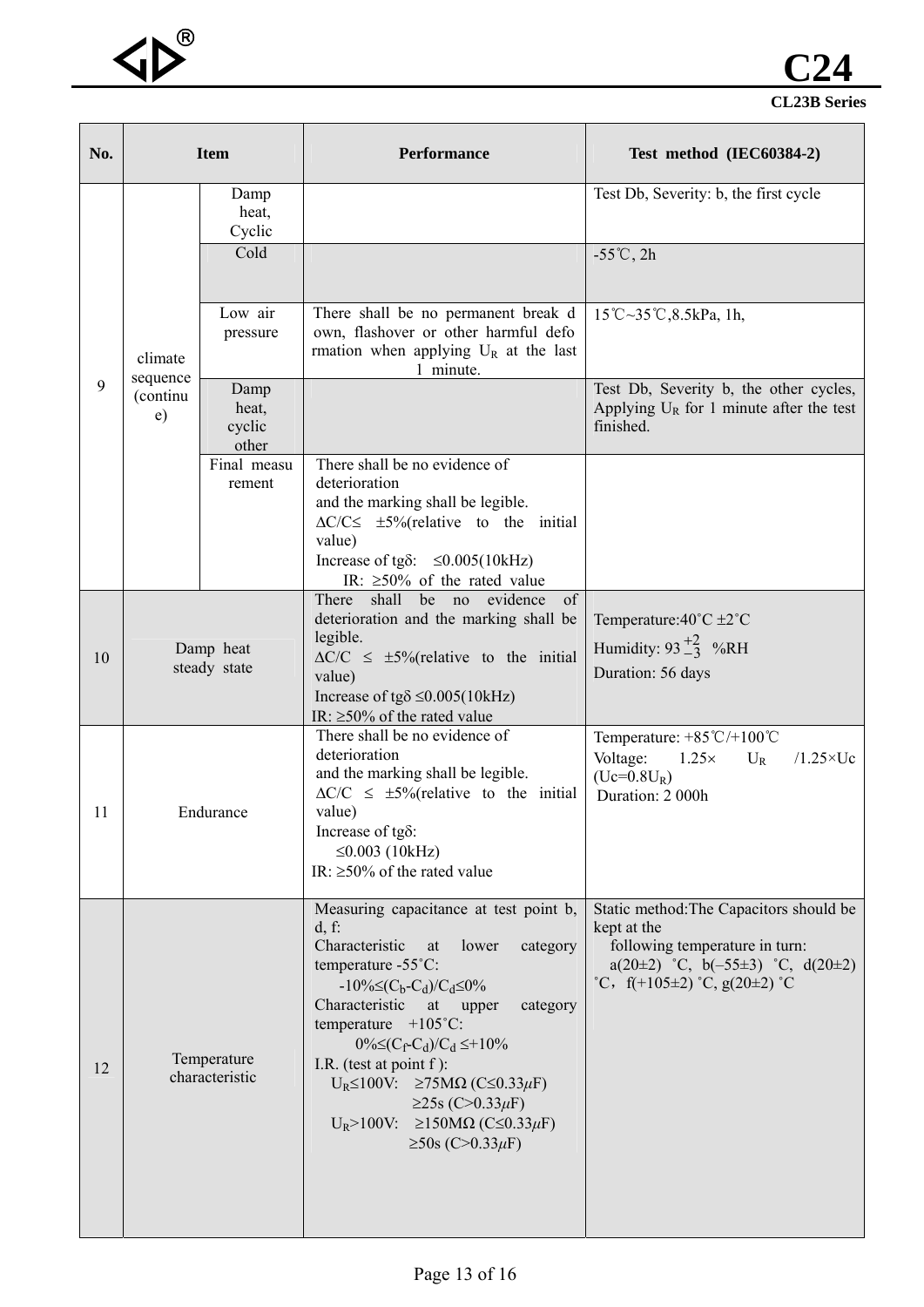

**CL23B Series C24**

| No. | <b>Item</b>                 | <b>Performance</b>                                                                                                                                                                   | Test method (IEC60384-2)                                                                                                                                                                                                                                                                                      |
|-----|-----------------------------|--------------------------------------------------------------------------------------------------------------------------------------------------------------------------------------|---------------------------------------------------------------------------------------------------------------------------------------------------------------------------------------------------------------------------------------------------------------------------------------------------------------|
| 13  | Charging and<br>discharging | $\Delta$ C/C $\leq$ ±5% (relative to the initial value)<br>Increase of tg $\delta$ :<br>≤0.003 (10kHz, C≤1.0µF)<br>≤0.002 (1kHz, C>1.0 $\mu$ F)<br>IR: $\geq$ 50% of the rated value | Times: 10 000<br>Duration of charging: 0.5s<br>Duration of discharging: 0.5s<br>Charging voltage: rated voltage<br>Charging resistance: $220/C_R(\Omega)$<br>Discharging resistance:<br>R=10/C <sub>R</sub> ( $\Omega$ ) or 20 $\Omega$ (whichever is<br>the greater)<br>$C_R$ : rated capacitance ( $\mu$ F) |

**Note: Please test it follow the serial number.** 

**3 Marking** 

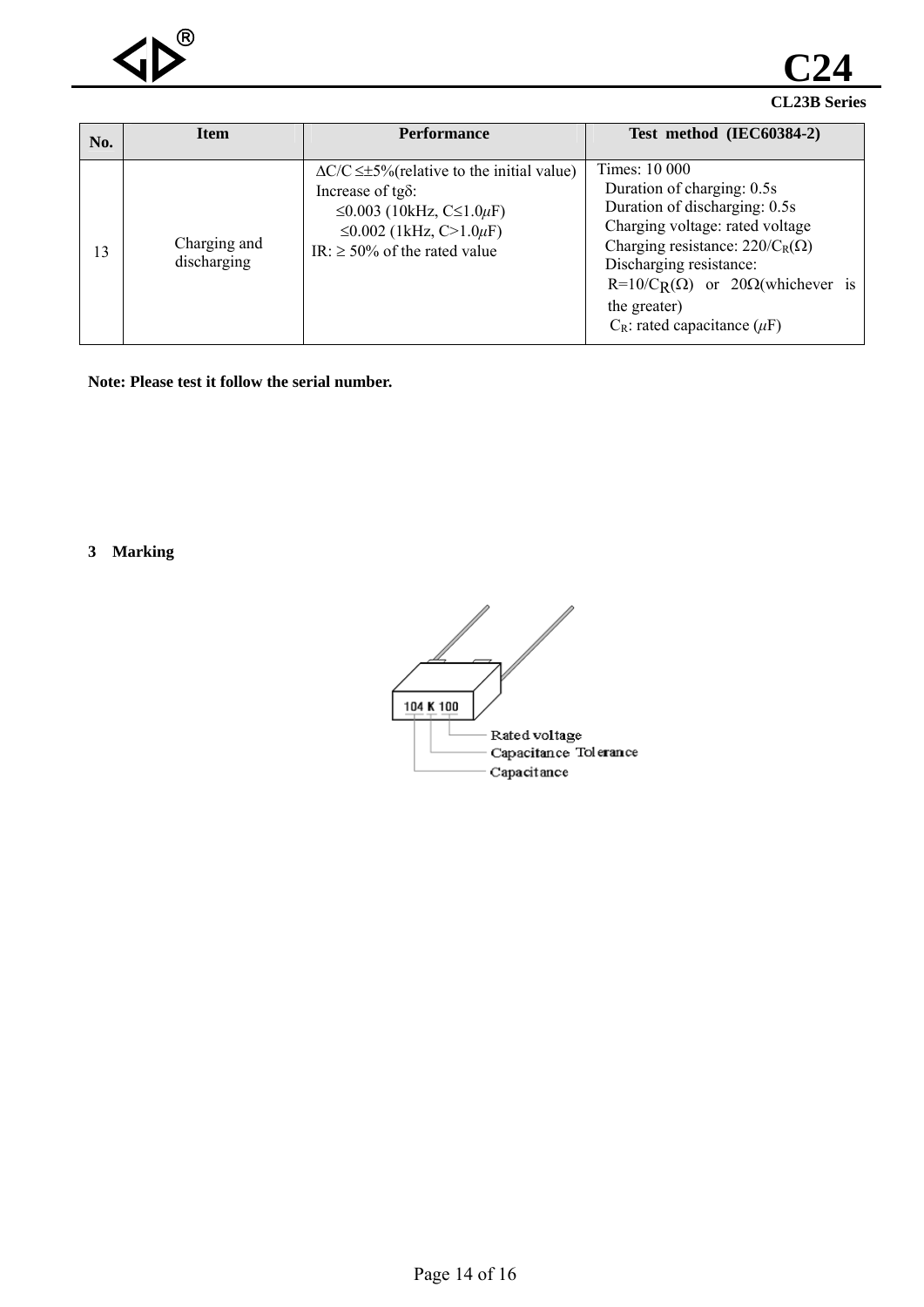

**CL23B Series C24**

## **4 Taping specification for box-type capacitor**

■Outline Drawing



## ■ Taping Dimensions(mm) ■ Packing Quantity

| Technology index                           | Code                  | Dimensions   |           |           |          |                  |  |  |  |
|--------------------------------------------|-----------------------|--------------|-----------|-----------|----------|------------------|--|--|--|
| title                                      |                       | $P = 5.0$    | $P = 7.5$ | $P=10.0$  | $P=15.0$ | Tolerance        |  |  |  |
| Taping type                                |                       | Fig 1        | Fig 1     | Fig2      | Fig 2    |                  |  |  |  |
| Part<br>Digit $12-15$                      | number Ammo-<br>pack  | A201         | A301      | A405      | A605     |                  |  |  |  |
| Taping pitch                               | P <sub>3</sub>        | 12.7         | 12.7      | 25.4      | 25.4     | $\pm 1.0$        |  |  |  |
| Feed hole pitch                            | $P_0$                 | 12.7         | 12.7      | 12.7      | 12.7     | $\pm 0.2$        |  |  |  |
| Center of wire                             | $P_1$                 | 3.85         | 2.6       | 7.7       | 5.2      | $\pm 0.7$        |  |  |  |
| Center of body                             | P <sub>2</sub>        | 6.35         | 6.35      | 12.7      | 12.7     | $\pm 1.3$        |  |  |  |
| Pitch of taping<br>wire                    | $\bar{\text{F}}^{**}$ | 5.0          | 7.5       | 10.0      | 15.0     | $+0.6$<br>$-0.1$ |  |  |  |
| Component<br>alignment                     | $\triangle$ S         | $\mathbf{0}$ | $\theta$  | $\theta$  | $\Omega$ | $\pm 2.0$        |  |  |  |
| Height of<br>component from<br>tape center | ***<br>H              | 18.5         | 18.5      | 18.5      | 18.5     | $\pm 0.5$        |  |  |  |
| Carrier tape width                         | W                     | 18.0         | 18.0      | 18.0      | 18.0     | $+1.0$<br>$-0.5$ |  |  |  |
| Hold down tape<br>width                    | $W_0$                 | 6min         | 12min     | 12min     | 12min    |                  |  |  |  |
| Hole position                              | $W_1$                 | 9.0          | 9.0       | 9.0       | 9.0      | $\pm 0.5$        |  |  |  |
| Hold down tape<br>sition                   | $W_2$                 | $1.5$ max    | $1.5$ max | $1.5$ max | 1.5max   |                  |  |  |  |
| Feed hole dia.                             | $D_0$                 | 4.0          | 4.0       | 4.0       | 4.0      | $\pm 0.2$        |  |  |  |
| Tape thickness                             | $\mathbf{t}$          | 0.7          | 0.7       | 0.7       | 0.9      | $\pm 0.2$        |  |  |  |

| Pitch | <b>Box</b><br>thinkness | Ammo-pack<br>(pcs/box) |        |  |  |
|-------|-------------------------|------------------------|--------|--|--|
| (mm)  | T(mm)                   | Domestic               | Export |  |  |
|       | 3.5                     | 1700                   | 1 500  |  |  |
| 5.0   | 4.5                     | 1 400                  | 1 300  |  |  |
|       | 5.0                     | 1 200                  | 1 000  |  |  |
|       | 6.0                     | 1 000                  | 800    |  |  |
|       | 3.5                     | 1700                   | 1 500  |  |  |
| 7.5   | 4.0                     | 1 500                  | 1 300  |  |  |
|       | 5.0                     | 1 200                  | 1 000  |  |  |
|       | 6.0                     | 1 000                  | 800    |  |  |
| 10.0/ | 4.0                     | 750                    | 650    |  |  |
| 15.0  | 5.0                     | 600                    | 500    |  |  |
|       | 6.0                     | 500                    | 450    |  |  |
|       | 7.5                     | 400                    | 350    |  |  |
| 15.0  | 8.5                     | 350                    | 300    |  |  |
|       | 10.0                    | 300                    | 250    |  |  |
|       | 11.0                    | 250                    | 200    |  |  |

**Note:** \*  $P_0$ =15mm is also available;

\*\*F can be other lead spacing;

\*\*\*H=16.5mm is available;